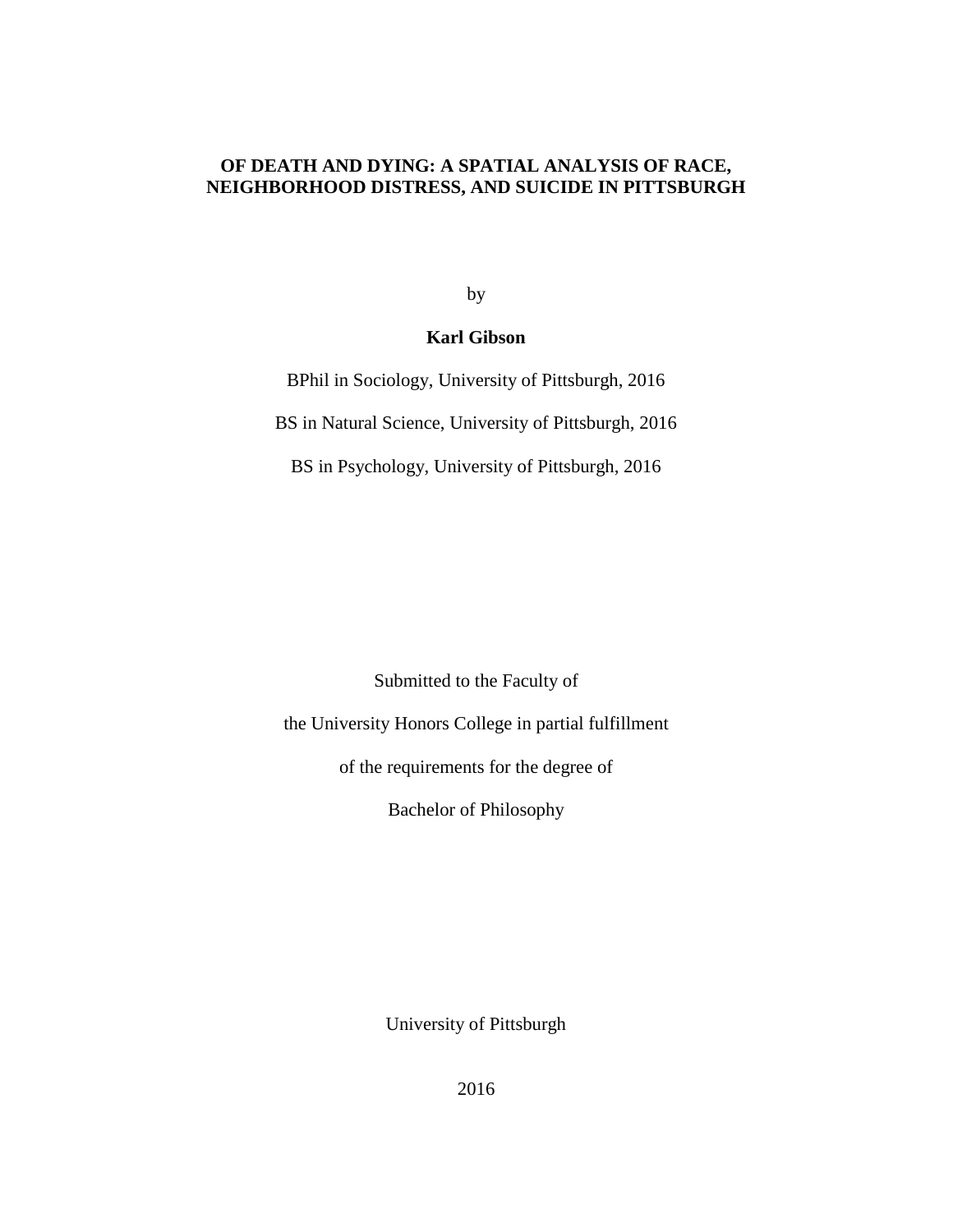# UNIVERSITY OF PITTSBURGH

# UNIVERSITY HONORS COLLEGE

This thesis was presented

by

Karl Gibson

It was defended on

January 29, 2016

and approved by

Douglas Maynard, Ph.D, University of Wisconsin, Department of Sociology

Daniel Romesberg, Ph.D, University of Pittsburgh, Department of Sociology

Anita Zuberi, Ph.D, University of Pittsburgh, Department of Social Work

Thesis Advisor: Waverly Duck, Ph.D, University of Pittsburgh, Department of Sociology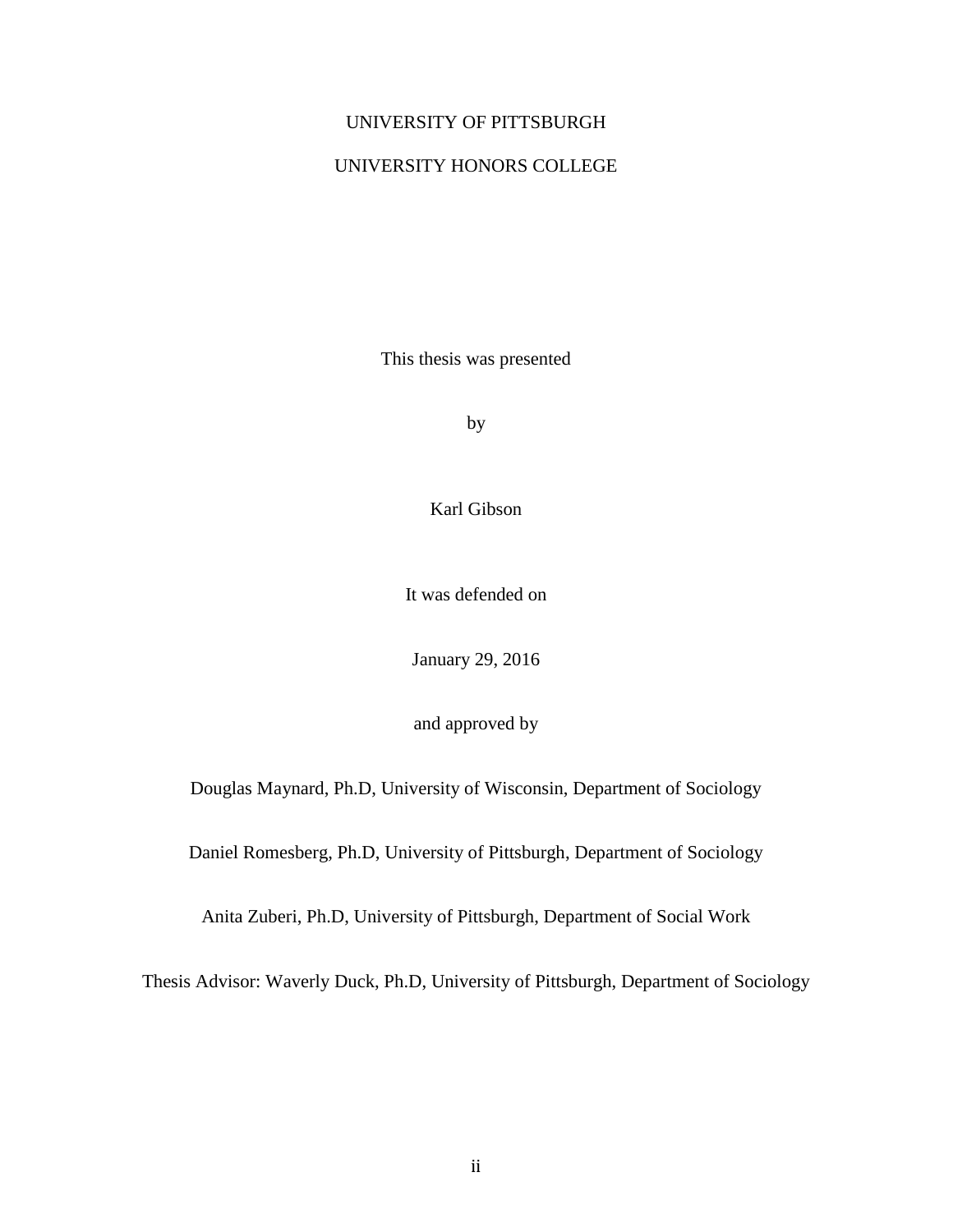Copyright © by Karl Gibson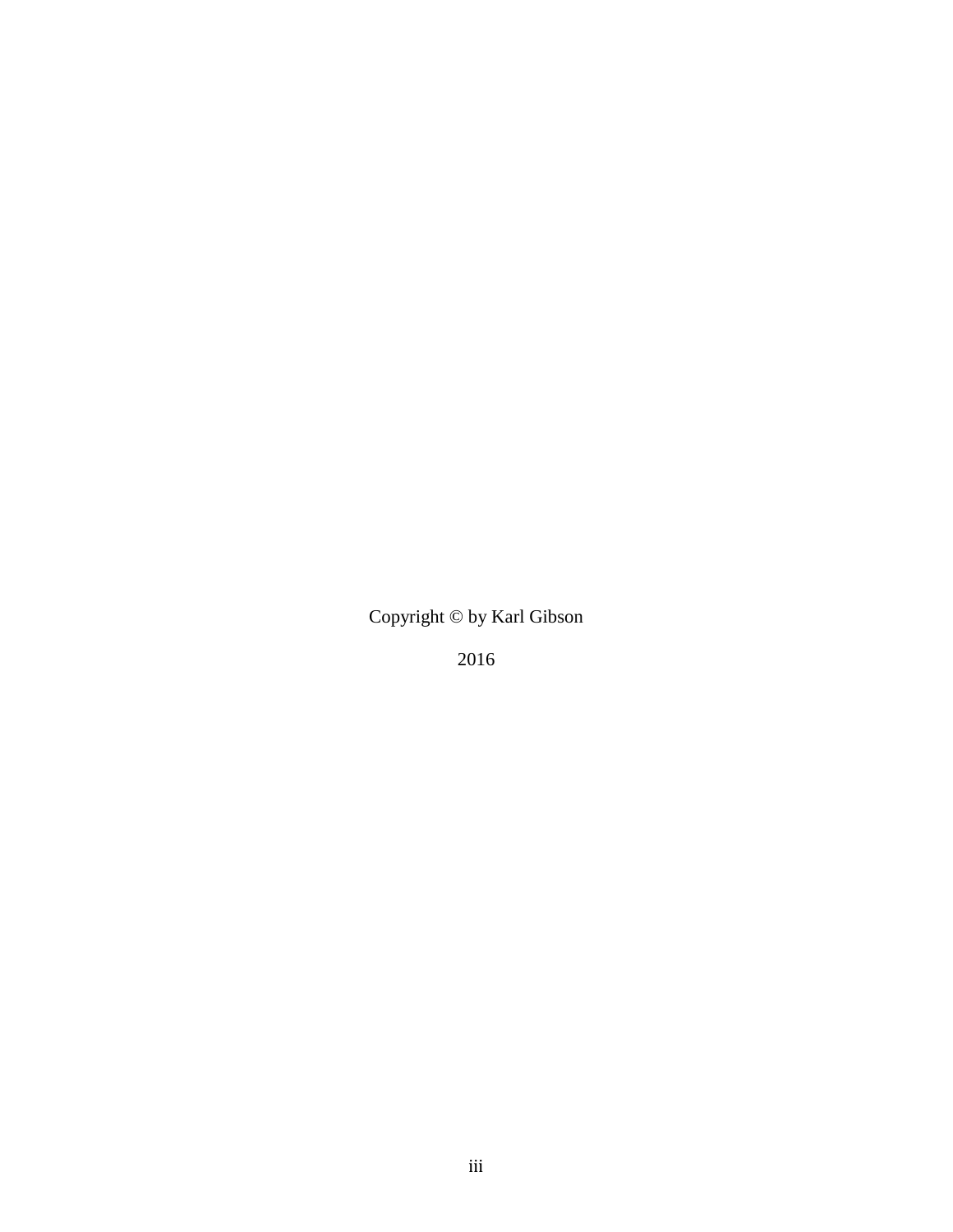# **OF DEATH AND DYING: A SPATIAL ANALYSIS OF RACE, NEIGHBORHOOD DISTRESS, AND SUICIDE IN PITTSBURGH**

Karl Gibson, BPhil

University of Pittsburgh, 2016

Suicide is one of the leading causes of death in the United States. This article examines the relationship between multiple levels of neighborhood distress, race, and suicide in the city of Pittsburgh, Pennsylvania. Using data from the Census as well as the Pittsburgh Neighborhood and Community Information System (PNCIS), this study investigates the relationship between racial disparities, neighborhood socioeconomic disadvantage (SED), residential instability, violence, and suicide in Pittsburgh's residential neighborhoods. Ordinary least squares (OLS) linear regression was used to model the data, regressing race, SED, residential instability, and violent crime on suicide rates. Findings suggest that SED is positively associated with suicide rates at the neighborhood level, as is having a low percentage of Black residents. Furthermore, the percentage of Black residents is found to be a stronger predictive factor than SED, despite black neighborhoods exhibiting the highest levels of distress. Implications of these findings for future research are discussed.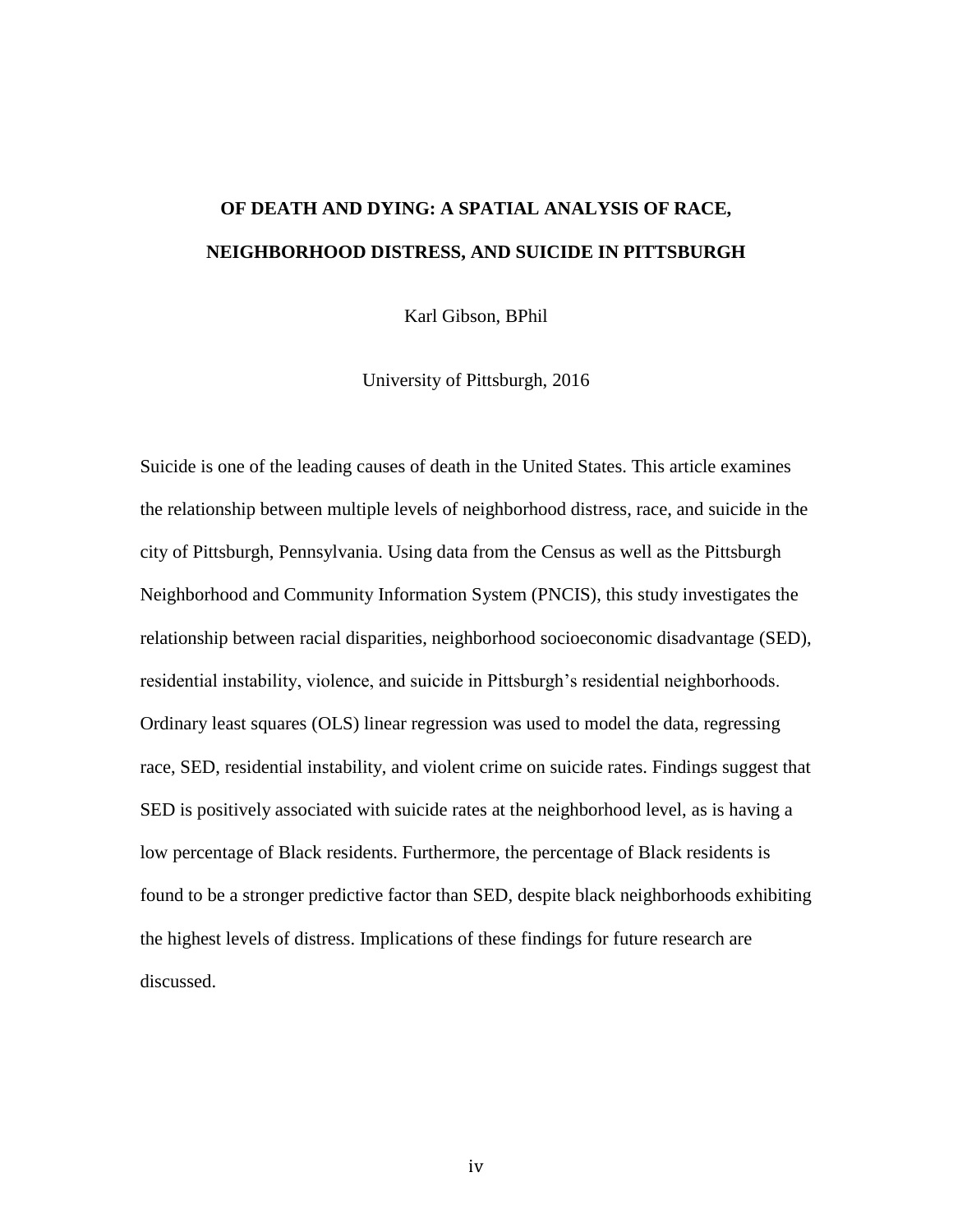# **TABLE OF CONTENTS**

| 1.1.1 Durkheim and a Brief History of Sociological Studies of Suicide 1       |
|-------------------------------------------------------------------------------|
| 1.1.2 The Role of Socioeconomic Status and Neighborhood Distress in Suicide 3 |
| 1.1.3 The Racial Disparities in Socioeconomic Status and Suicide4             |
|                                                                               |
|                                                                               |
|                                                                               |
|                                                                               |
|                                                                               |
|                                                                               |
|                                                                               |
|                                                                               |
|                                                                               |
|                                                                               |
|                                                                               |
|                                                                               |
|                                                                               |
|                                                                               |
|                                                                               |
|                                                                               |
| 3.2 UNDERSTANDING THE MAIN VARIABLES: THE DISTRIBUTION OF                     |
| <b>VARIABLES ACCORDING TO NEIGHBORHOOD RACIAL MAKEUP 16</b>                   |
|                                                                               |
|                                                                               |
|                                                                               |
|                                                                               |
| 3.3 HYPOTHESES TESTING: EXAMINING SUICIDE, RACE, AND                          |
|                                                                               |
|                                                                               |
|                                                                               |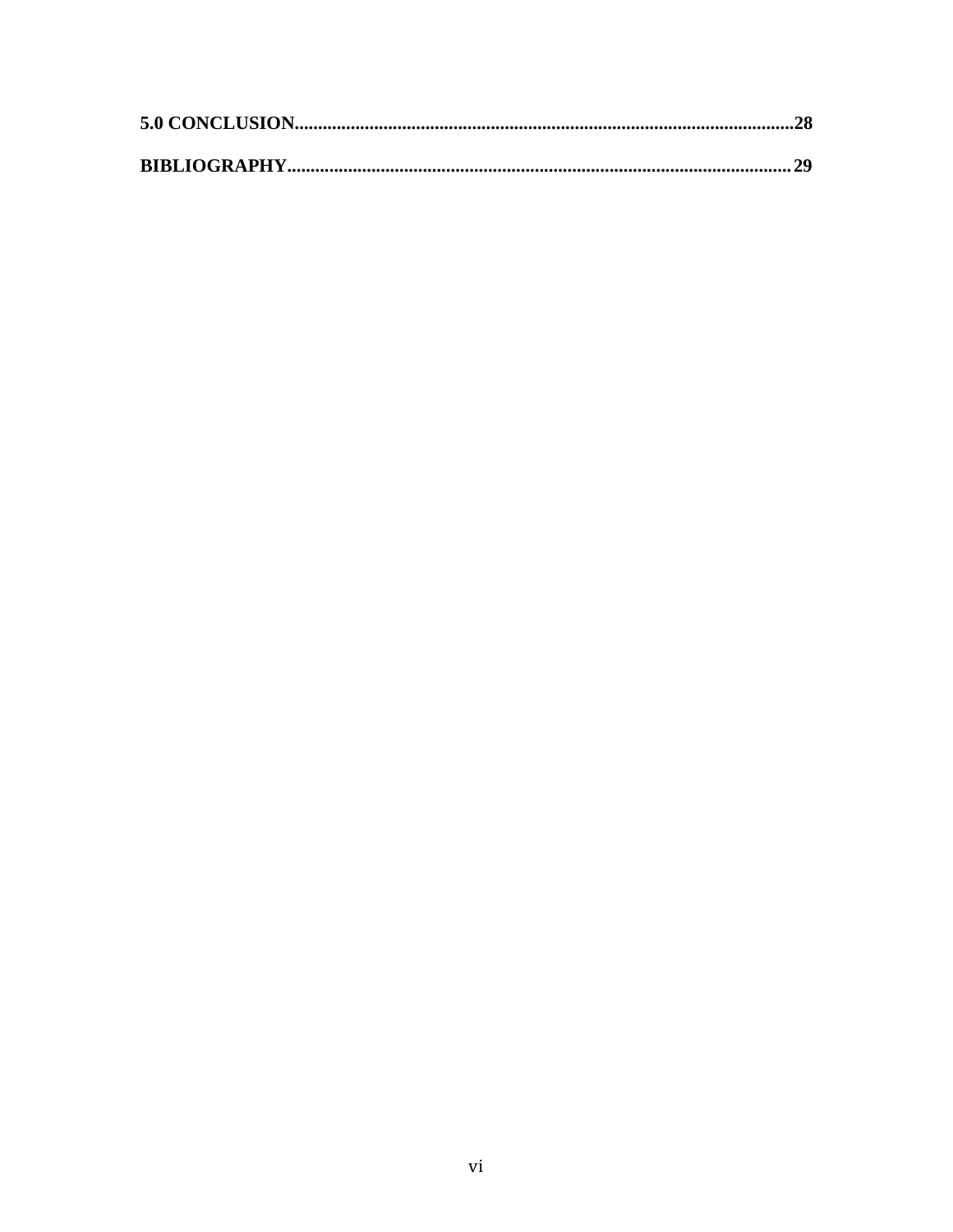# **LIST OF TABLES**

| Table 3. Regression for Suicide on Race, SES Distress, Percent Tenure, Percent |  |
|--------------------------------------------------------------------------------|--|
|                                                                                |  |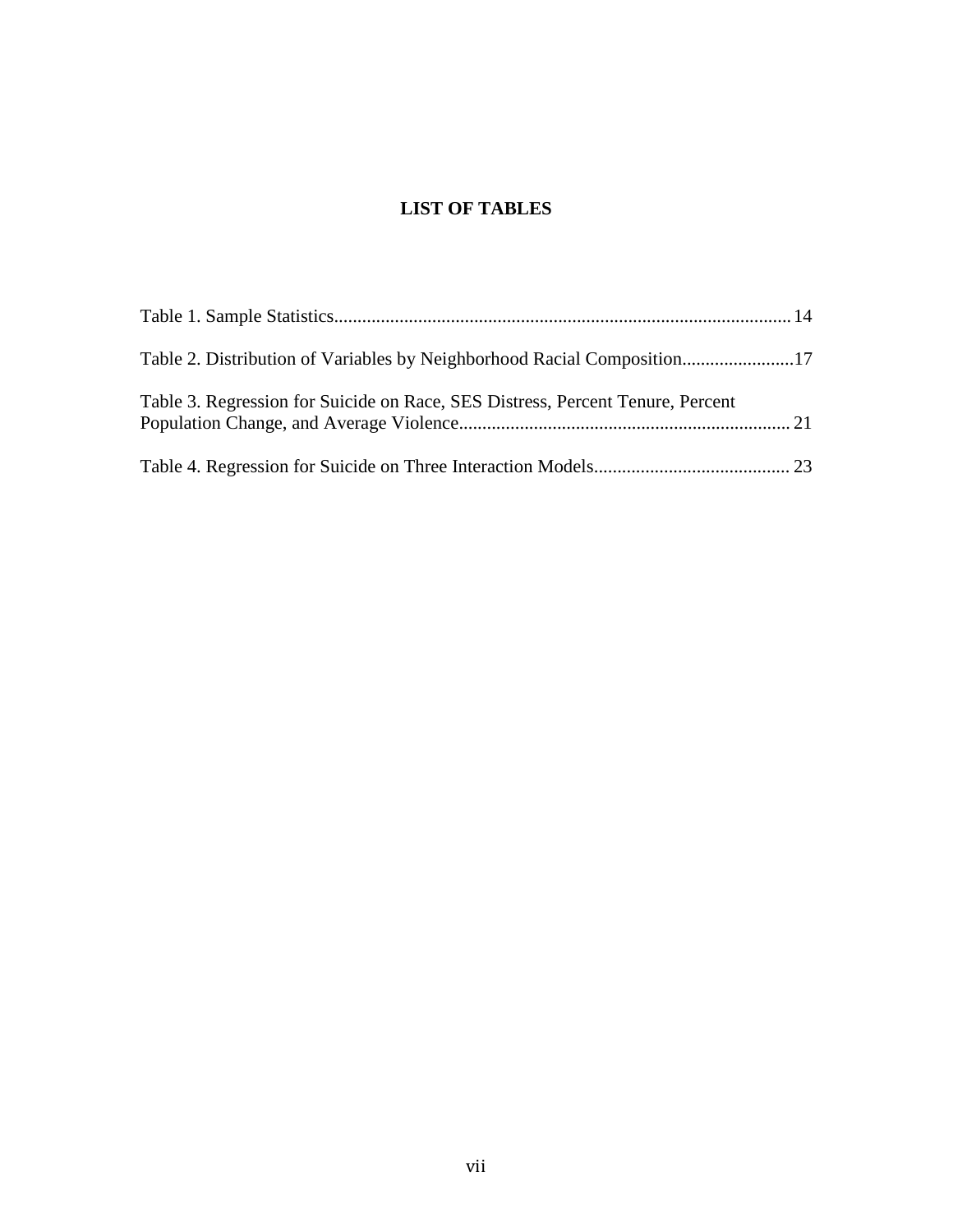# **LIST OF FIGURES**

| Figure 1. Neighborhood Map of Pittsburgh Displaying Percent Suicide Relative to |  |
|---------------------------------------------------------------------------------|--|
|                                                                                 |  |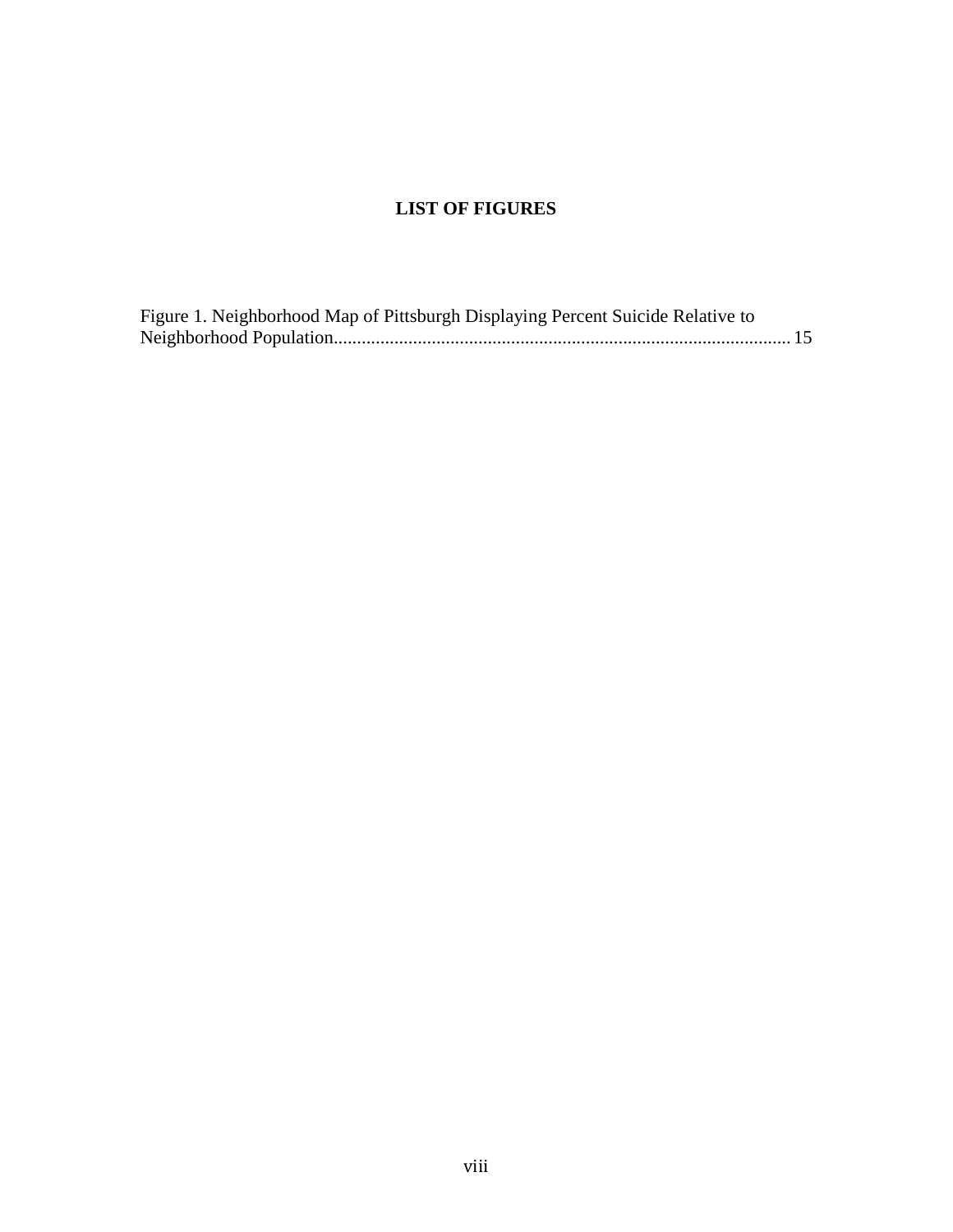# **PREFACE**

<span id="page-8-0"></span>I would like to thank all of my faculty, colleagues, and friends at the University of Pittsburgh who aided my pursuit of this research project. First, I would like to express special thanks to my thesis advisor, Waverly Duck, who helped me formulate my thesis, offered me guidance with this project, and addressed my countless questions as the project progressed. I would like to thank Anita Zuberi, who provided invaluable and extensive help regarding the statistics of my project as well as its formatting, and Melanie Hughes, who allowed me to audit her graduate course on quantitative methods in order to learn how to use and interpret the statistics necessary to complete my project. I would also like to thank the University Honors College for funding my research through the Brackenridge Summer Research Fellowship. Lastly, I would like to thank my family and friends for their multiple years of support while I completed this project.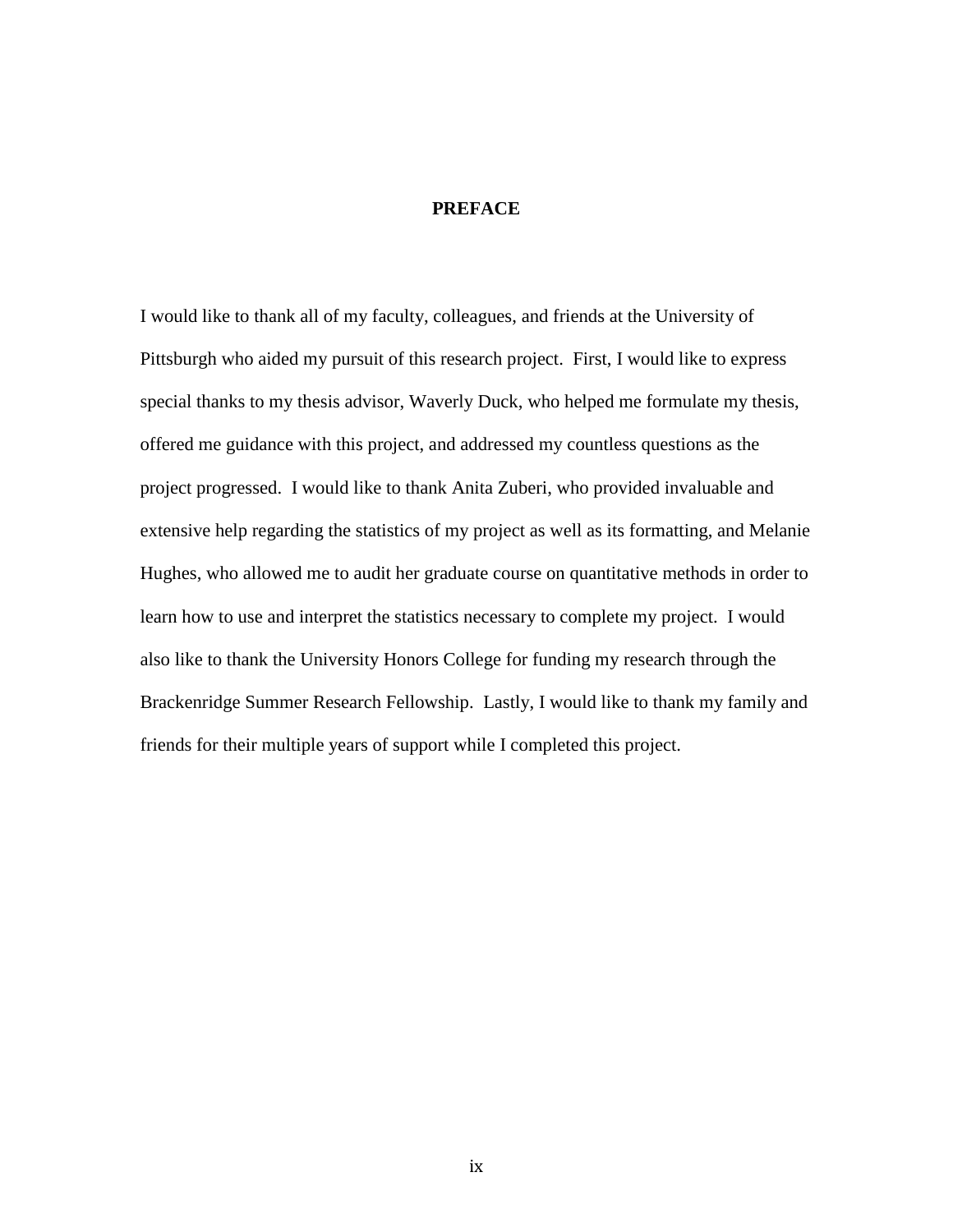# **1.0 INTRODUCTION**

#### **1.1 LITERATURE REVIEW**

<span id="page-9-0"></span>Suicide was found to be the tenth leading cause of death for all age ranges in the United States in 2010, with a total of 38,364 suicides occurring over the course of the year for an average of 105 suicides per day. Furthermore, suicide was estimated to result in 34.6 billion dollars in medical and work loss costs every year (Centers for Disease Control and Prevention, 2010). Socioeconomic status (SES) can influence suicide rates hindering social integration of individuals in a community as well as hindering access to mental health services (Denney, Rogers, Krueger, & Wadsworth, 2010). While socioeconomic status can have as great an impact on suicide rates as mental disorders, studying its influence is critical to understanding suicide rates of populations (Page, Taylor, Hall, & Carter, 2009). The importance of assessing protective and risk factors associated with suicide cannot be understated.

# **1.1.1 Durkheim and a Brief History of Sociological Studies of Suicide**

Durkheim was one of the first researchers to investigate the influence of social factors on suicide. In Durkheim's classic work, *Suicide*, his primary objective was to explain and analyze a largely individual behavior (suicide) as a social phenomenon (Durkheim, 1897/1951). Durkheim stated:

If, instead of seeing in them only separate occurrences, unrelated and to be separately studied, the suicides committed in a given society during a given period of time are taken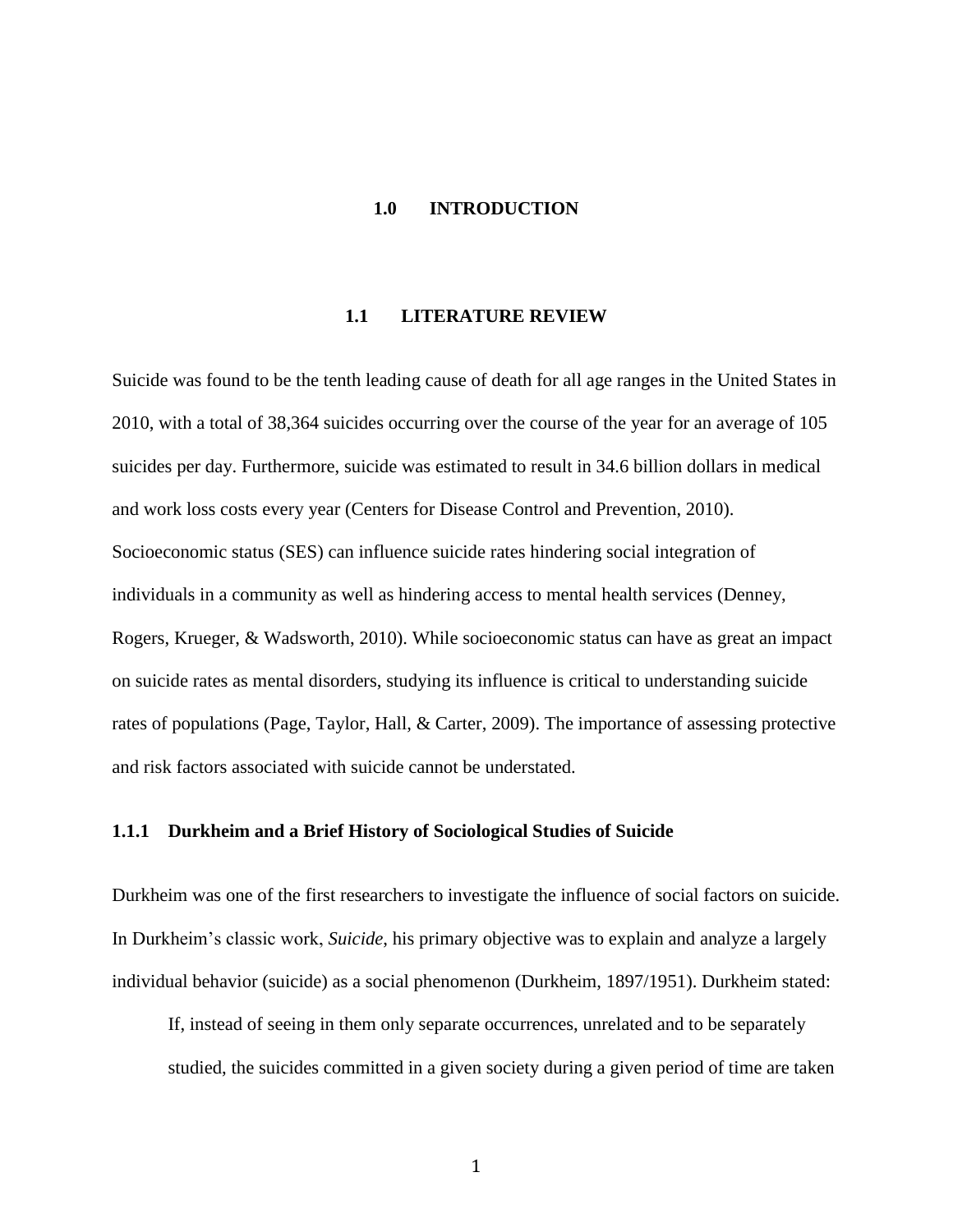as a whole, it appears that this total is not simply a sum of independent units, a collective total, but is itself a new fact *sui generis*, with its own unity, individuality and consequently its own nature - a nature, furthermore, dominantly social (Durkheim, 1897/1951 p. 46)

What was unique about Durkheim's perspective, was that he viewed suicide rates as a social fact, maintaining that it had a social identity that was not entirely individual in nature. Many sociological studies of suicide are built upon Durkheim's central argument that suicide can be analyzed as a social incident, and not solely an individual act (Abrutyn & Mueller, 2014; Condorelli, 2013). Durkheim examined a number of factors to understand differing suicide rates, including religion, marital status, and the social organization of the economy. Using this approach, Durkheim found that social ties and social integration are inversely related to suicide rates within a society.

Whereas most of the existing literature investigates suicide at an individual-level, this paper seeks to expand research in this field by investigating neighborhood-level data. Certain community-level variables, such as residential instability, are better examined at the neighborhood-level than the individual-level, otherwise neighborhood-level effects can be missed. Community-level structure has an important influence over health outcomes, which cannot be reduced to the individual-level effects. In keeping with Durkheim's logic, this study seeks to explore the significance of neighborhood distress - conceptualized as race, economy, place, and social ties - for suicide rates in the city of Pittsburgh. Using a neighborhood-level approach provides public health officials with possible avenues for combating higher suicide rates in particular neighborhoods by identifying those that are at a higher risk for suicide.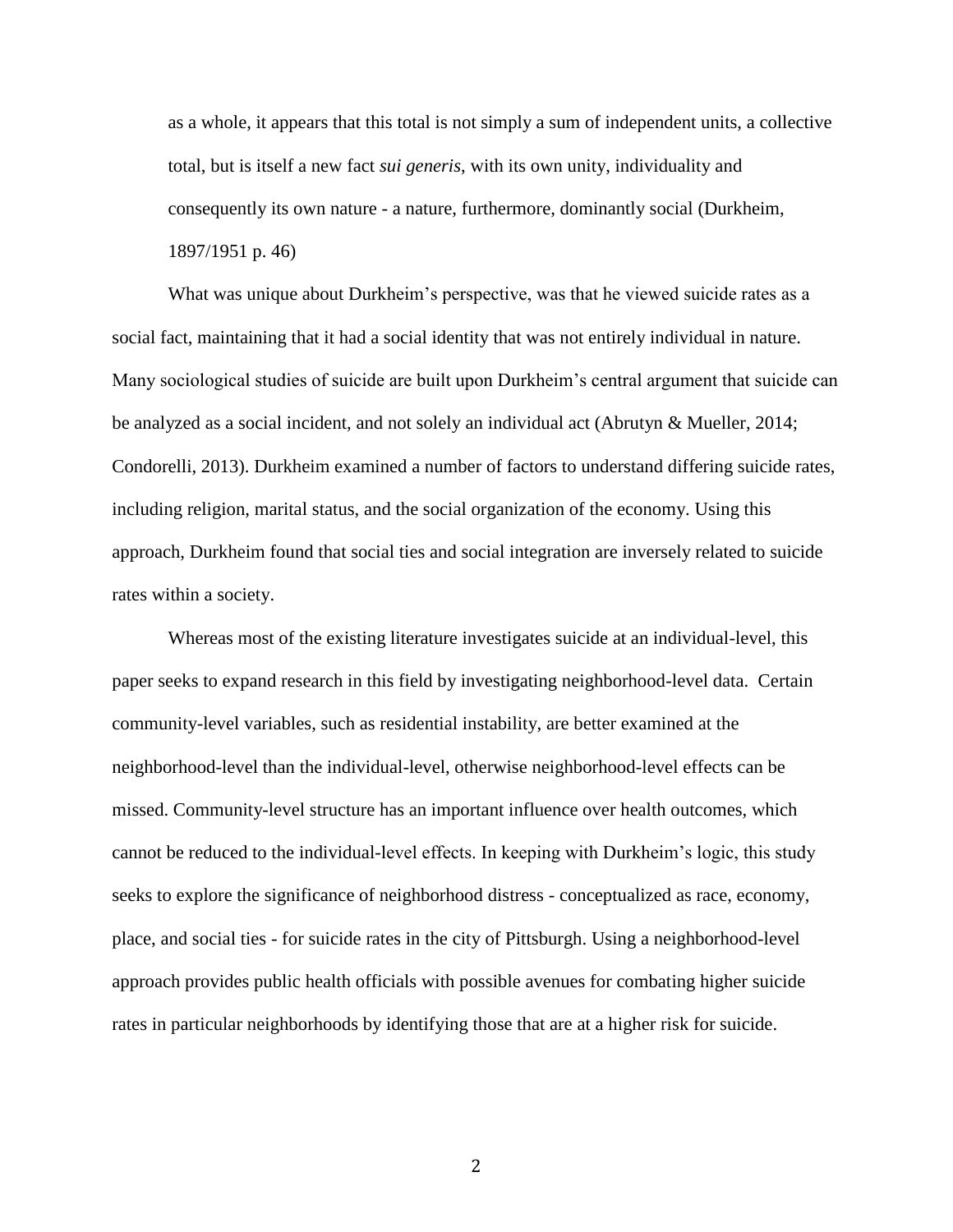#### <span id="page-11-0"></span>**1.1.2 The Role of Socioeconomic Status and Neighborhood Distress in Suicide**

Suicide risk has been linked to multiple aspects of socioeconomic disadvantage (SED), including unemployment and lower social class (Purselle, Heninger, Hanzlick, & Garlow, 2009). SED can be conceptualized in terms of structural factors (such as poverty, unemployment, and lack of education) that can cause disadvantages for individuals and populations. Low socioeconomic status can be seen as a symptom of neighborhood distress. In a study analyzing the rising trend in suicide rates from 1970 to 1985 in Ireland, suicide was found to be associated with socioeconomic status, and importantly, suicide rates were found to increase as unemployment rates increased, particularly among males (Kelleher & Daly, 1990). Additionally, a study of suicides in Denmark from 1981-1997 found that economic stressors, such as low income and unemployment, increased suicide risk for individuals, particularly in males (Qin, Agerbo,  $\&$ Mortensen, 2003). Furthermore, Lewis and Sloggett (1998) found a strong correlation between higher unemployment rates and increased suicide rates when analyzing 1981 Census data from England and Wales.

In general, prior research findings suggest that lower income and higher unemployment rates are associated with higher rates of suicide in White populations (Johansson & Sundquist, 1997; Purselle et al., 2009). However, measures of socioeconomic status seem to be limited in scope, with many studies focusing only on income, excluding other important measures of disadvantage, such as unemployment or level of education. Moreover, most studies in the suicide literature focus on individual-level data, neglecting how the socioeconomic status of the neighborhood as a whole can influence suicide. When the entire population of a neighborhood exhibits low socioeconomic status, it might be harder for neighbors to aid each other or provide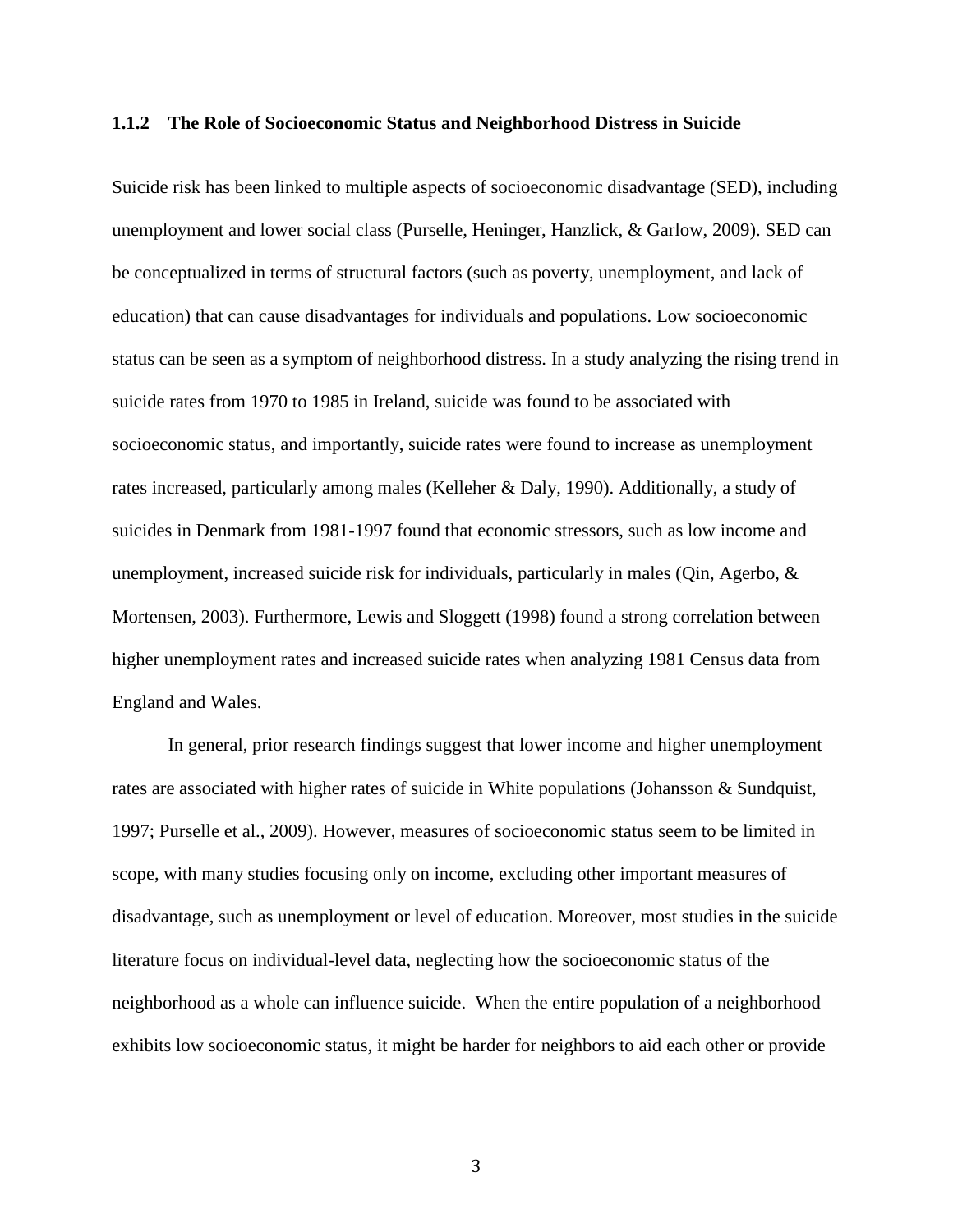<span id="page-12-0"></span>social support. This, in turn, could lead to higher incidence of suicide in the neighborhood. In the present study, SED is hypothesized to predict an increase in the incidence of suicide within a community.

#### **1.1.3 The Racial Disparities in Socioeconomic Status and Suicide**

Traditionally, Black populations have exhibited lower suicide rates than white populations, despite Black populations' historical experience of racial discrimination, high levels of persistent poverty, and social isolation due to residential segregation in the United States. Over the past few decades, the disparity in suicide rates between these two groups has lessened (Stack, 2000a; Gibbs, 1997). Race has been found to play a crucial role in how income influences suicide rates, somewhat complicating the impact of socioeconomic status. For example, Purselle & al., (2009) found that areas with income lower than the general population had more suicide victims living within the area. However, the difference appeared to be almost exclusively among White suicide victims who resided in areas where the average income was only 70% of the general White population. In Black populations, suicide victims had slightly higher incomes than their White counterparts, though the researchers note that the difference in income for Black populations was likely not meaningful. Nonetheless, Steenland, Halperin, Hu & Walker (2002) reported that as the income of a population increases, there is a significant decrease in the suicide rates of White populations, yet the decrease in suicide rates of Black populations was much less pronounced for the same unit increase in population income.

In addition to income, other measures of socioeconomic status have been examined: the effects of levels of education and high school dropout rates on suicide. Joe, Baser, Breeden, Neighbors & Jackson (2006) note that both the risk of suicidal ideation and the risk of attempting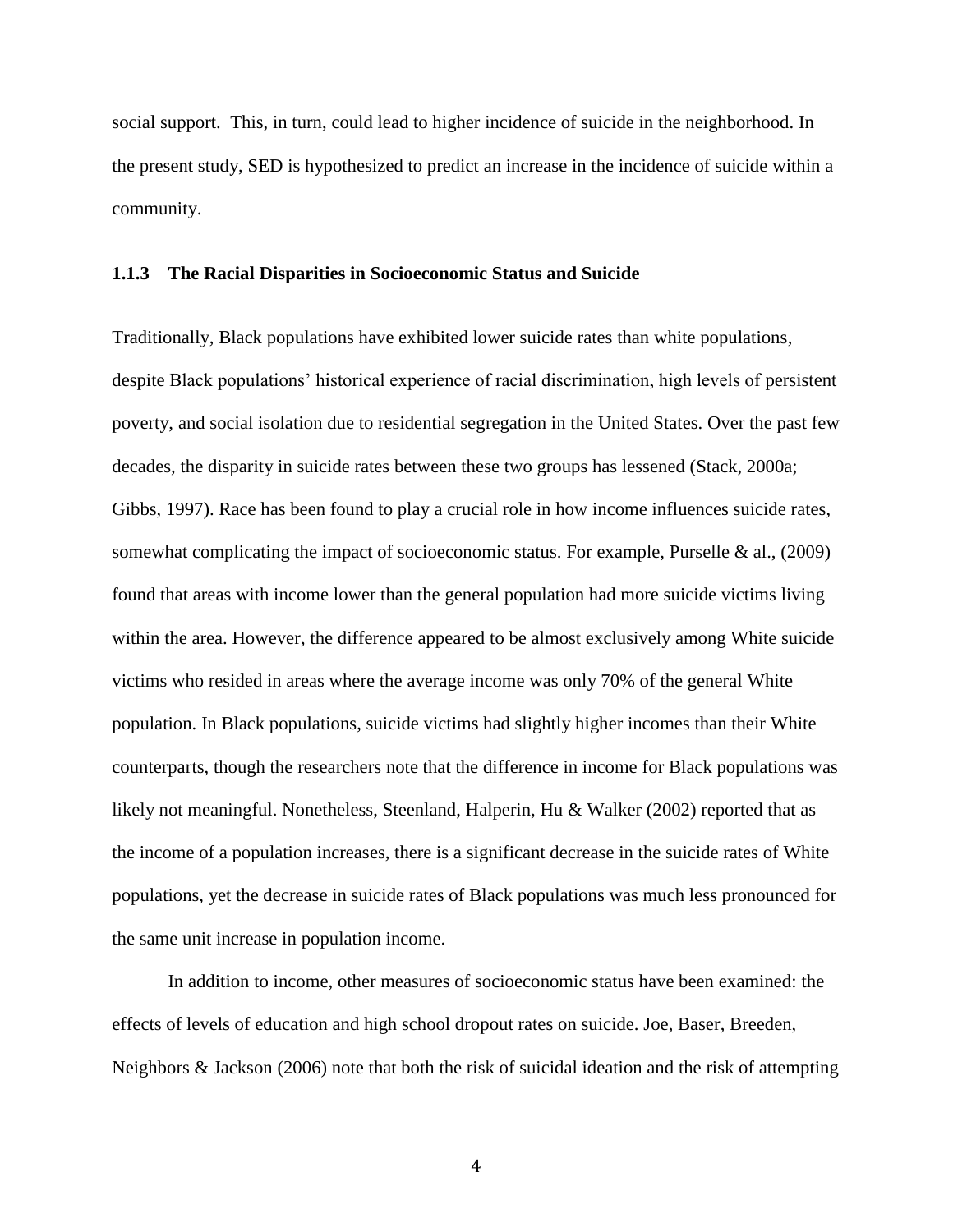<span id="page-13-0"></span>suicide for African Americans were associated with having a low education level. In particular, African Americans with less than a high school education had a much greater likelihood of attempting suicide (Joe et al., 2006; see also Willis, Coombs, Drentea, & Cockerham, 2003).

Although Black populations exhibit lower average rates of suicide than White populations, findings regarding the effects of income and unemployment on the suicide rate of Black populations seem to be mixed. Furthermore, many studies investigating suicide on an individual-level provided inconclusive data on the number of Black victims, leading to difficulties detecting statistically significant racial differences with regard to risk factors such as SED, or other racial differences related to risk factors for suicide (Purselle et al., 2009). However, because Black neighborhoods historically exhibit the lowest suicide rates, while being the most socioeconomically disadvantaged, it has been difficult to predict the impact of SED on these neighborhoods. The present study addresses these matters: in addition to examining the relationship between race and suicide, it also examines the relationship of race to SED, with the aim of detecting possible moderation effects whereby race offers a protective buffer against living in disadvantaged neighborhoods.

### **1.1.4 Community Instability**

Community instability can be defined as a neighborhood that is experiencing low rates of home ownership and decreased numbers of residents who have occupied the same home for the past five years. In this study, neighborhood instability will be examined as a measure of neighborhood distress. Johansson and Sundquist (1997) found that communities experiencing high turnover also experienced higher rates of psychiatric disorders, including a higher incidence of suicide. However, this finding was completed at a nationwide-level, ignoring possible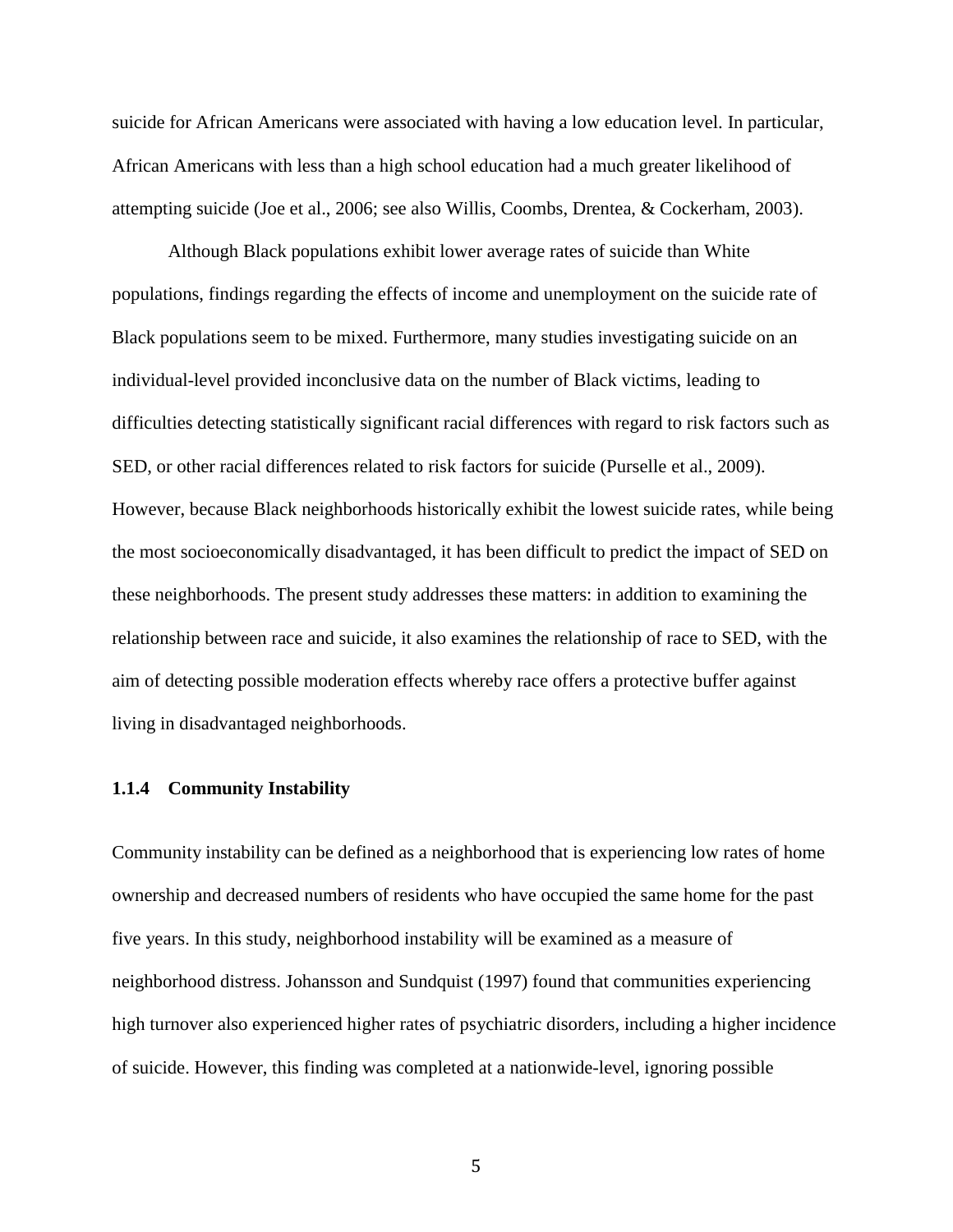<span id="page-14-0"></span>neighborhood level effects. Furthermore, Coleman (1990) found that high levels of residential turnover led to a disruption of continuity within a community, hindering the development of new social ties and damaging existing social ties. Thus, an abrupt population change could destabilize and negatively influence the social organization and network of a community, leading to distress for the neighborhood residents. However, prior literature is limited and does not focus on investigating how residential instability could impact suicide rates across neighborhoods. For the present study, it is hypothesized that high levels of residential instability will be predictive of higher rates of suicide.

#### **1.1.5 Violent Crime and Suicide**

Violent crime is an offense involving murder, robbery, rape, or aggravated assault. Neighborhoods that are highly distressed tend to show high levels of violent crime (Sampson, Raudenbush & Earls, 1997). As higher levels of distress within neighborhoods are related to higher rates of violent crime, these sustained stressors can make residents more vulnerable to disease and stress-related behaviors. This could, in turn, affect the number of suicides within a given neighborhood. In addition, Cornaglia, Feldman, and Leigh (2013) found that higher violent crime rates were correlated with adverse mental health outcomes for both victims and nonvictims alike. However, prior literature has not investigated the impact of violent crime on suicide. In the present study, it is hypothesized that violent crime, an indicator of neighborhood distress and poor mental health outcomes, acts as a stressor, predicting higher rates of suicide for neighborhood residents.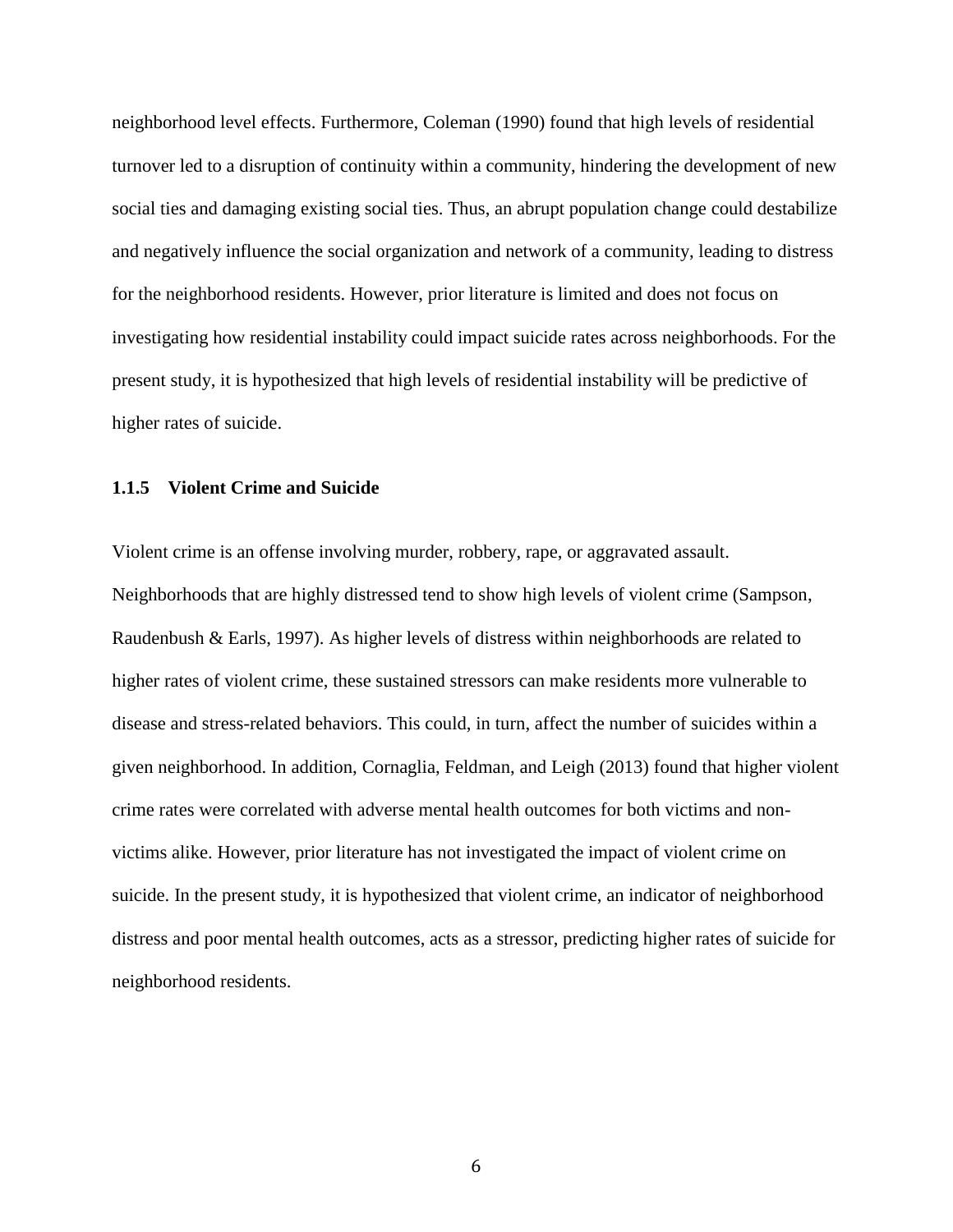# **1.2 STUDY CONTRIBUTIONS AND CONTEXT**

#### <span id="page-15-0"></span>**1.2.1 Study Contributions**

The goal of this paper is to take a nuanced look at the relationship between race, multiple measures of neighborhood distress (SED, residential instability, and violent crimes), and their influence on suicide rates. It is hypothesized that, as neighborhood distress—measured as SED, residential instability, and rates of violent crime—increase, so will suicide rates. A second hypothesis is that predominantly Black neighborhoods will have lower suicide rates than White neighborhoods. Finally, given evidence that black populations have, on average, lower suicide rates than white populations, this paper will examine whether race moderates the effect of neighborhood distress on suicide. Since historically black neighborhoods exhibited high levels of concentrated neighborhood distress, this topic has not been previously explored.

#### **1.2.2 Context of the Study**

Using multiple measures of neighborhood distress, this exploratory study of suicide will analyze variations of suicide rates across neighborhoods in Pittsburgh, along with the factors that produce these variations. With respect to race, Pittsburgh offers a unique situation in which the population is predominantly White and Black, allowing for a more or less binary comparison of the two groups (67% White and 27% Black based on the 2000 census). As with many large former industrial cities, Pittsburgh is highly segregated along race and class lines. Several studies show that racial segregation and social isolation have produced greater neighborhood poverty for Blacks than Whites (Massey & Eggers, 1990; O'hare & Mather, 2003; Wallace et al., 2013). This paper investigates the intersection of race and SED as they affect suicide in White and Black populations.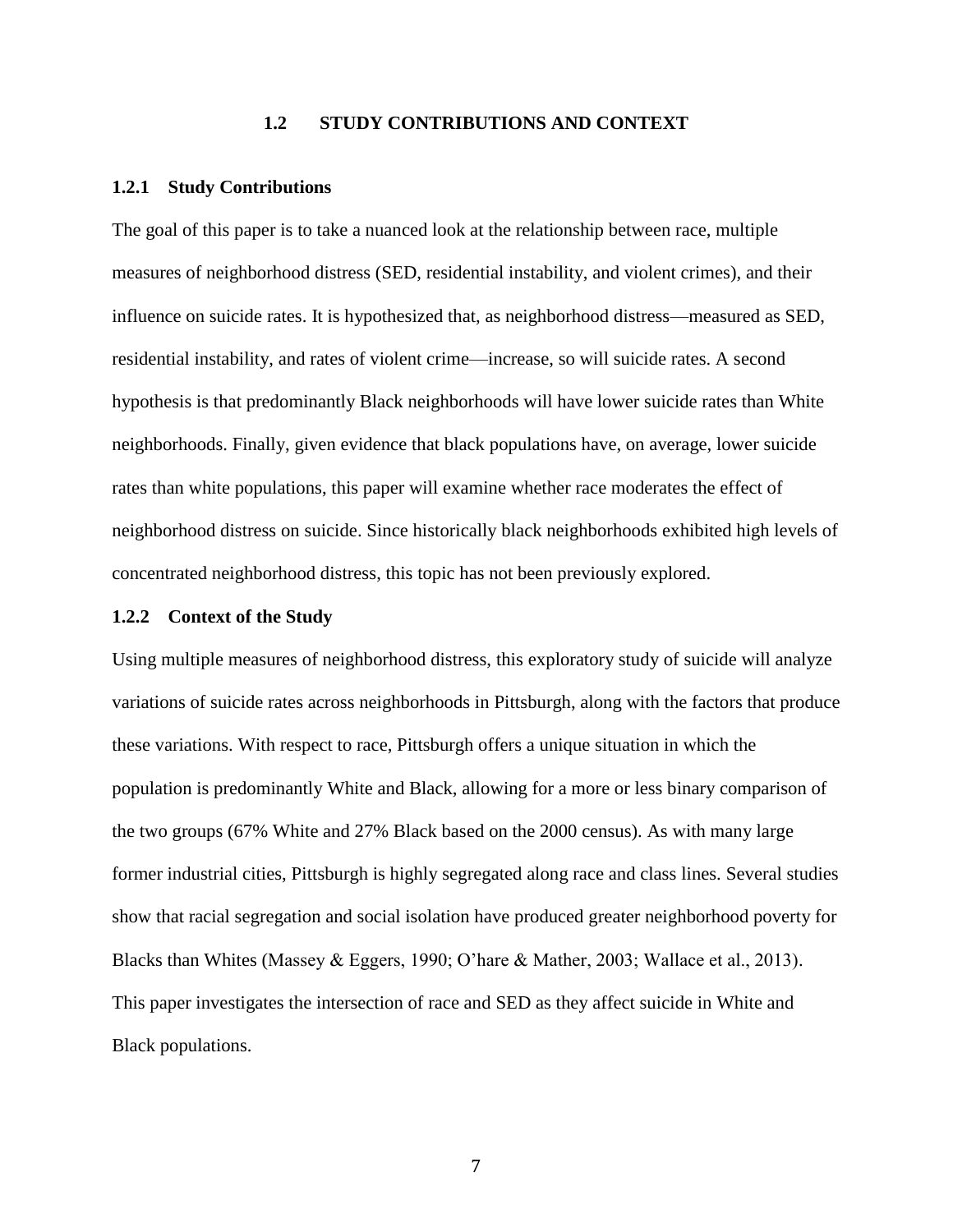# **2.0 DATA AND METHODS**

# **2.1 VARIABLES**

<span id="page-16-0"></span>This study used Census data as well as other measures of local-level data from the Pittsburgh Neighborhood and Community Information System (PNCIS) in order to ascertain the relationship between suicide rates, various measures of neighborhood distress, and race. The PNCIS gathers data from various local entities (including the health department, police reports, and other administrative data sources) on the 90 official neighborhoods located in the city of Pittsburgh. While the study investigated all 90 neighborhoods in the Pittsburgh area, it retained only 85 of the neighborhoods for statistical analysis due to outlier effects: two neighborhoods had population sizes too small for analysis, and the other three neighborhoods were removed as outliers based on leverage, externalized studentized residuals, and overall influence (Cook's D and DFFITS). These neighborhoods were defined using the census tract boundaries, as demarcated in the 2000 Census.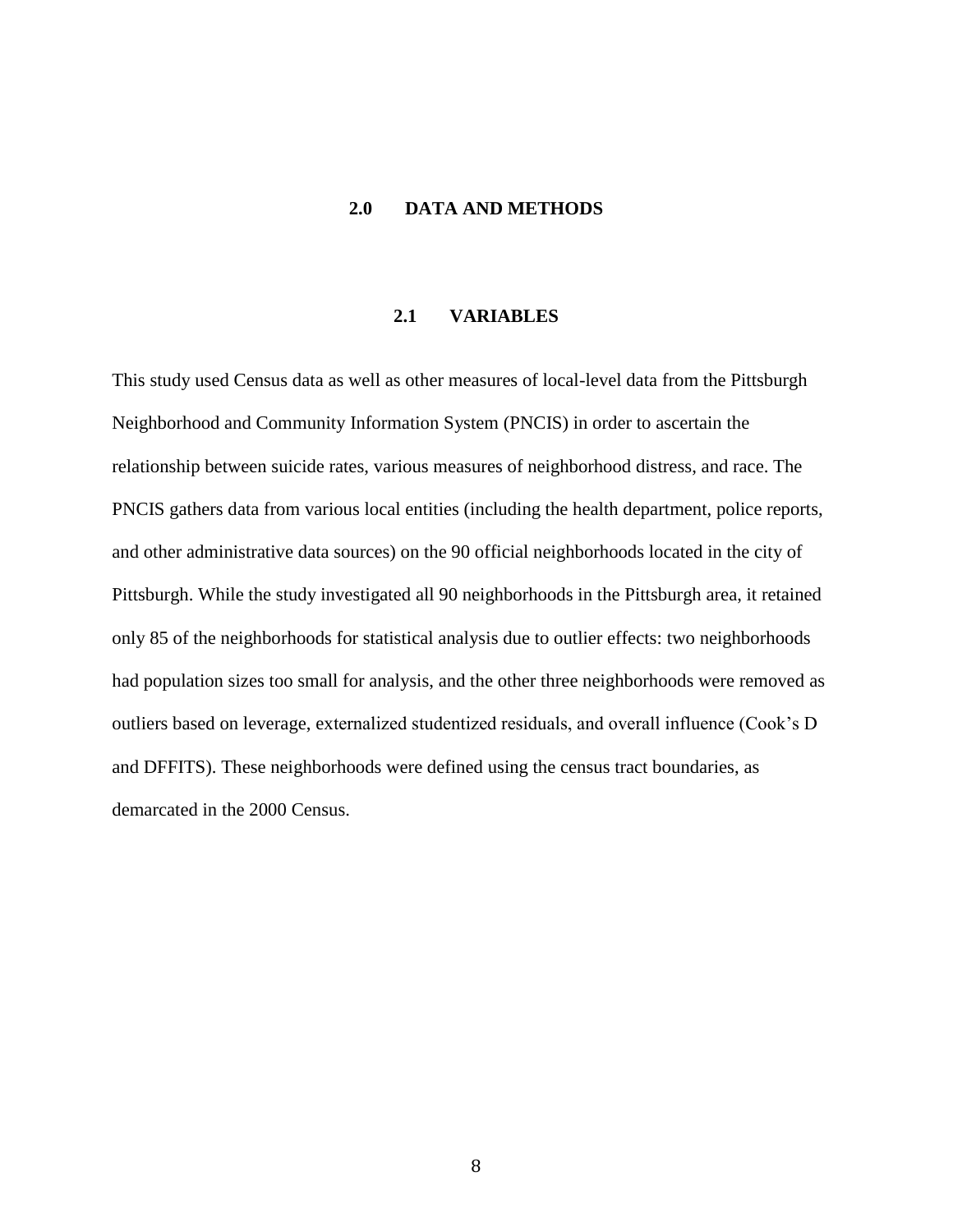#### <span id="page-17-0"></span>**2.1.1 Suicide**

The suicide data was determined using death records occurring among residents in the city of Pittsburgh from 2006-2010. The number of suicides was aggregated over this time span, providing a total number of suicides for a given neighborhood from 2006-2010. Only completed suicides were included in this aggregate number. The suicide rate was calculated as a percentage of the total population using the 2000 Census data

# **2.1.2 Socioeconomic Disadvantage Index**

The SED index was calculated using the 2000 Census data. To create this index, the percentages of poverty, unemployment, high school dropouts, and single-mother households per individual neighborhood were combined into one variable (Cronbach's alpha was .83). Using the principal component factor analysis option in statistical analysis software (SAS), the standardized component was used to weight each variable and subsequently combine these weighted variables into a single index variable.

# **2.1.3 Residential Instability Index**

Residential instability was measured using resident tenure and the percentage of the population that resided in the same home for the past five years. Tenure was calculated as the percent of housing units in the neighborhood that were occupied from the 2000 Census. The residential instability index combined these two variables into one variable (Cronbach's alpha was .85). Using the principal component factor analysis option in SAS, the standardized component was used to weight each variable and subsequently combine these weighted variables into a single index variable.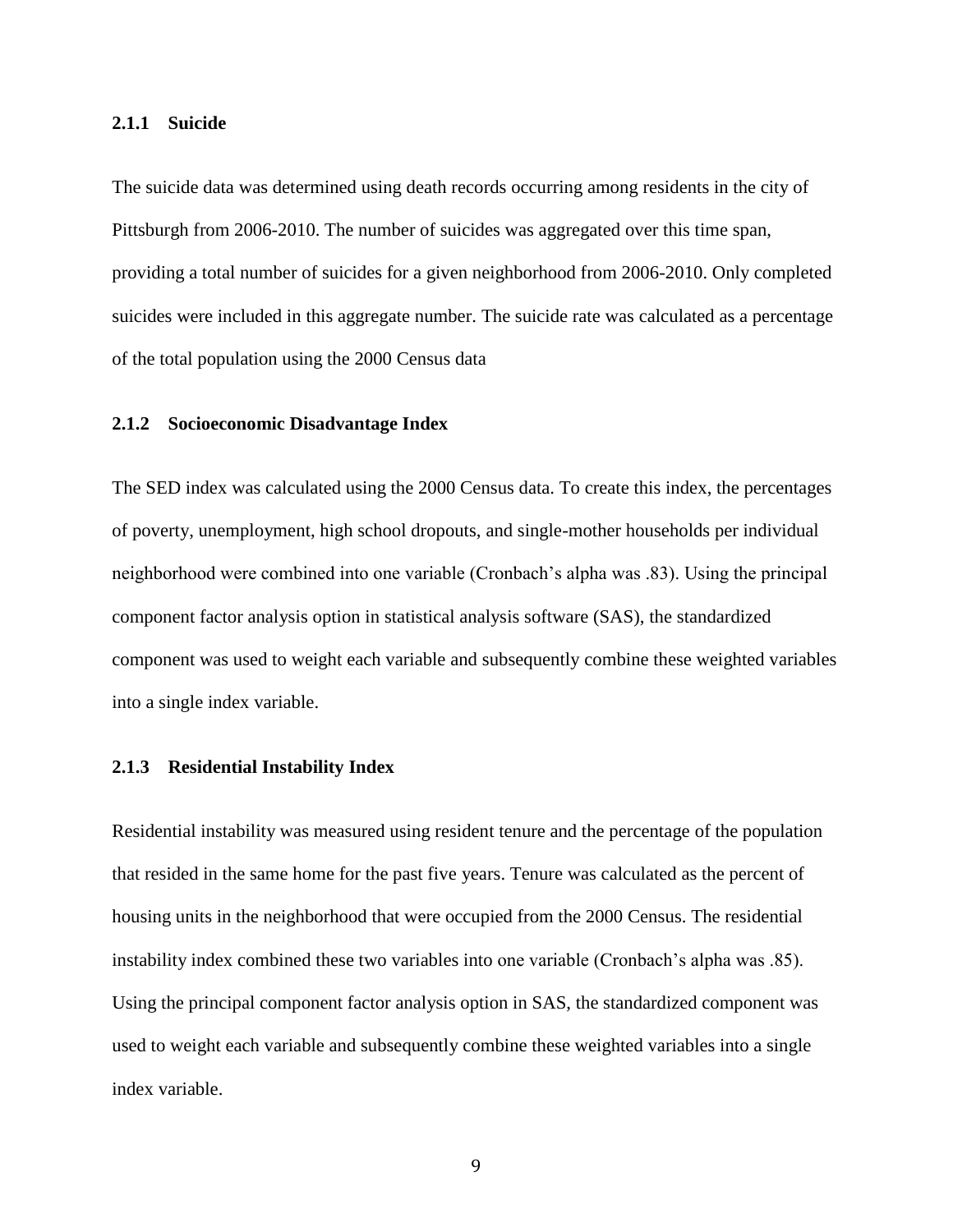### <span id="page-18-0"></span>**2.1.4 Violent Crime**

Violent crime was calculated using police record data from the PNCIS (the Pittsburgh Neighborhood and Community Information System). All incidents of violent crime were collected, and a yearly average was calculated for each neighborhood. In accordance with the Uniform Crime Reporting System (UCRS), which was established by the Federal Bureau of Investigation (FBI), all crime data within the PNCIS system includes twenty-nine different classifications arranged into hierarchies. Violent crime was defined using hierarchies 1-4, which include aggravated assault, robbery, rape, and murder. The years of data collection range from 2005 to 2010. Violent crime was estimated as a percentage per 1,000 people using the 2000 Census population data.

#### **2.1.5 Race**

Race was calculated using the percent Black of various neighborhoods in the 2000 Census. The percent Black is the percentage of the neighborhood population that identifies as Black. Since approximately 95 percent of the population in Pittsburgh is either White or Black (67% white and 27% Black based on the 2000 census), these two races were the focus of this study. Furthermore, like many other urban areas, Pittsburgh is highly racially segregated, with most neighborhoods having either White or Black residents.

### **2.2 STATISTICAL ANALYSES**

Ordinary least squares (OLS) linear regression was used to model the data, regressing race, SED, residential instability, and violent crime on suicide rates in order to test the various hypotheses. The effects of living in a socioeconomically disadvantaged neighborhood are hypothesized to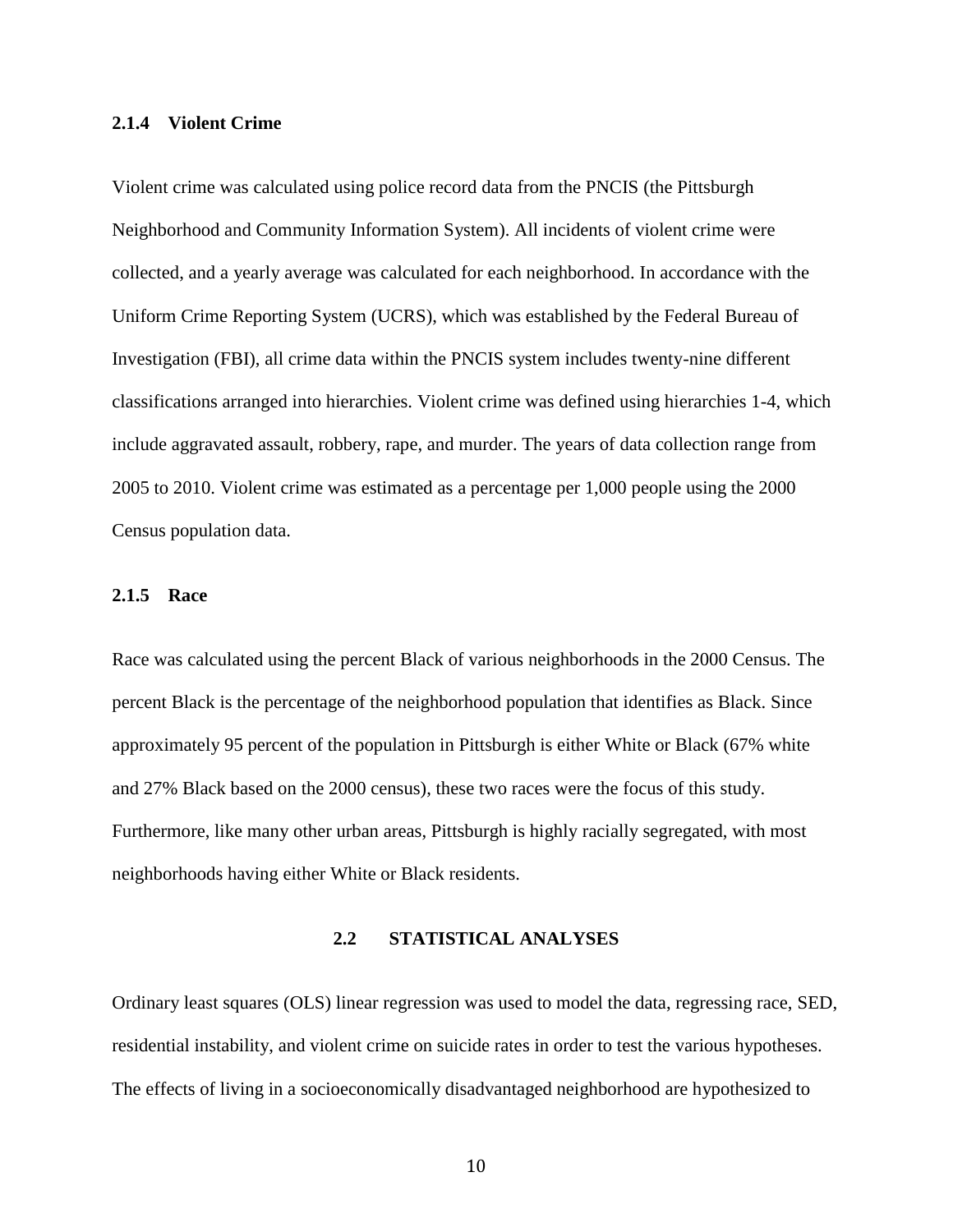<span id="page-19-0"></span>predict an increase in the incidence of suicide within a community. Furthermore, neighborhoods with high levels of residential instability were hypothesized to experience higher suicide rates. Lastly, violent crime, an indicator of neighborhood distress and poor mental health outcomes, was hypothesized to act as a stressor, predicting higher rates of suicide for neighborhood residents. Recall that, while Black populations exhibit lower average rates of suicide than White populations, findings regarding the effects of SED on Black populations seem to be mixed. Therefore, three additional moderation effects were examined. The first was the moderation effect of race on SED and suicide, the second was the moderation effect of race on residential instability and suicide, and the last was the moderation effect of race on violent crime and suicide.

# **2.3 REMOVAL OF OUTLIERS**

The possible influence of outliers was examined through regression and running subsequent models to test for robustness. Six methods were used to identify possible cut points: Leverage, R Student, Cook's D, Dffits, CovRatio, and DFBetas (Bollen & Jackman 1990; Chatterjee & Hadi, 1986). To determine a cut point for Leverage, the equation  $\frac{2(k+1)}{n}$  was used, yielding a value of 0.16. However, due to the small sample size, a more permissive value of 0.30 was used to identify the most influential outliers. R Student has a standard recommended cut point of greater than 2 or less than -2. Using both of these cutoffs, four neighborhoods were identified as possible outliers. For Cook's D, the equation 4  $(n - k - 1)$  was used. This yielded a value of 0.049, identifying five neighborhoods as possible outliers. For Dffits, observations with values greater than 1, or less than -1, were identified as outliers. Dffits identified three neighborhoods as possible outliers. For CovRatio, any significant variation from 1 is viewed as an outlier. Based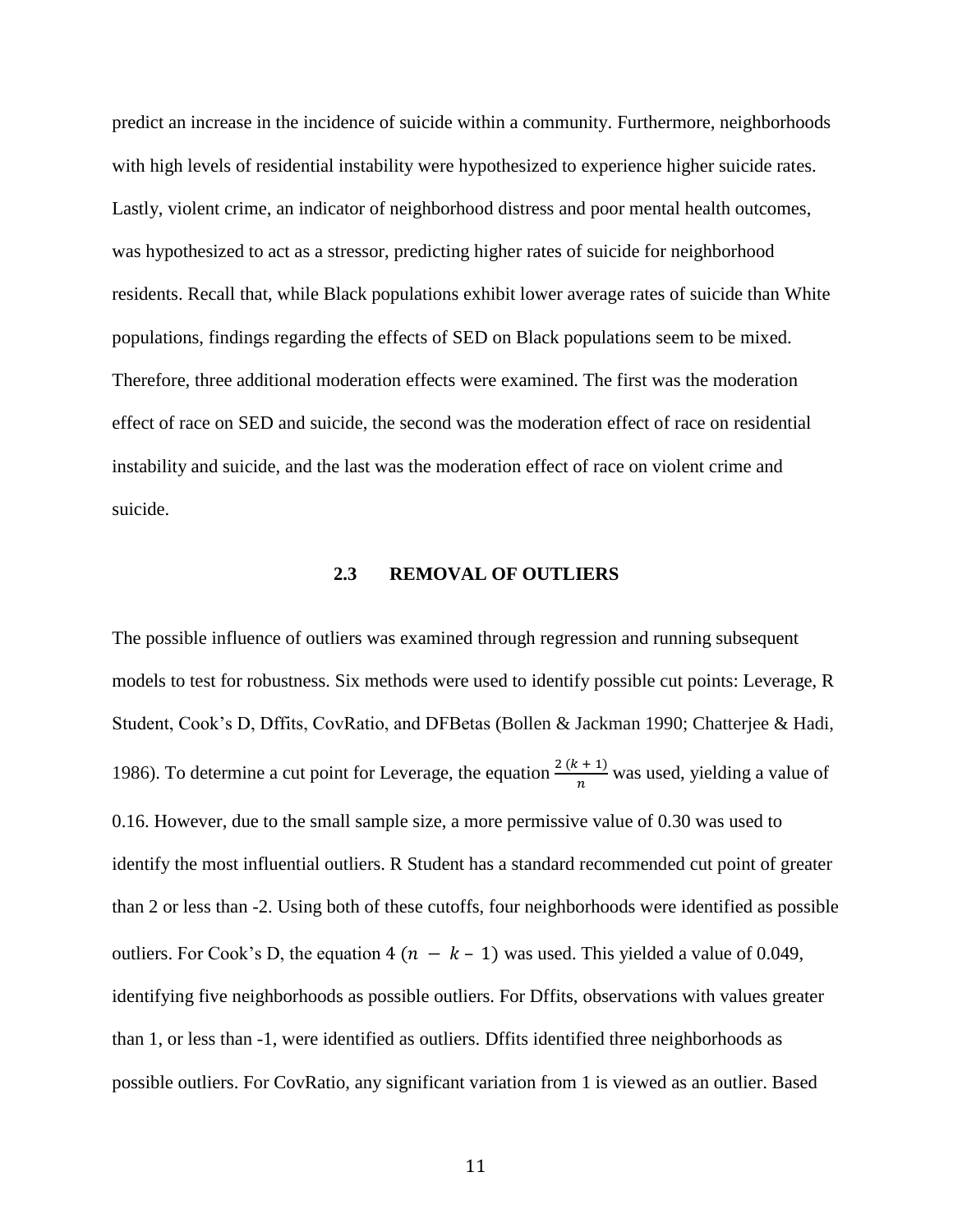on the suggested identification point of 1, any value less than 0.4 or greater than 1.6 was identified as a potential outlier. Lastly, DFBetas have a similar cut point to Dffits, where any value greater than 1 or less than -1 was identified as a possible outlier. Taking all of these tests into consideration, three neighborhoods were removed as outliers. In addition to these three neighborhoods, two additional neighborhoods were removed due to population size, as their population sizes were less than 60 residents. The removal of outliers improved the strength of the model, however all patterns were observable in the data without the removal of outliers.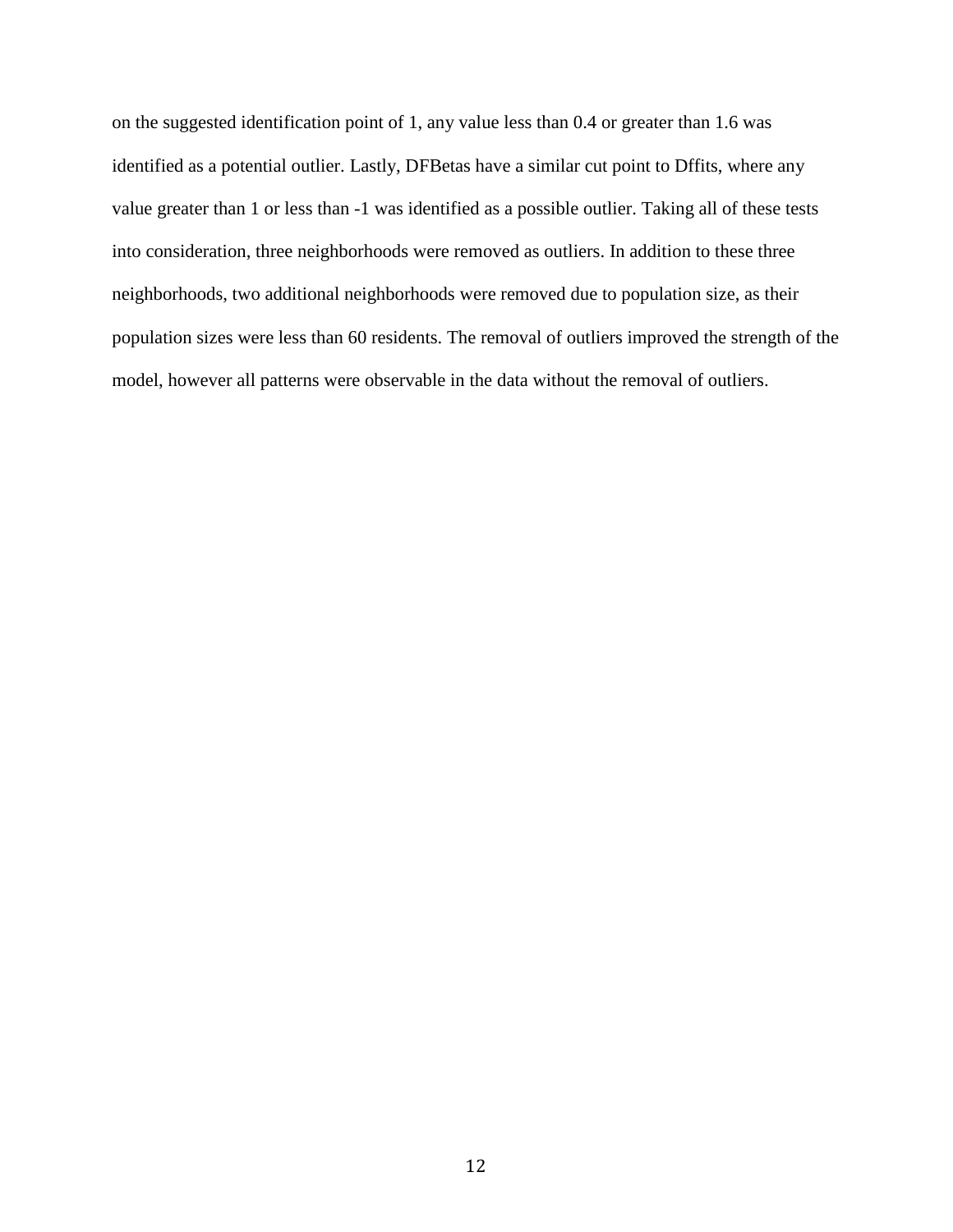# **3.0 RESULTS**

### **3.1 SAMPLE DESCRIPTIVE STATISTICS**

<span id="page-21-0"></span>The results indicated that rates of suicide vary across neighborhoods in Pittsburgh (see Table 1). During the time period from 2006-2010, the number of suicides per neighborhood varied from 0 to 7, with an average of 1.88 suicides per neighborhood. The average percentage of suicides across the neighborhoods was less than 1 percent (0.048%), with the percentage of suicides not being evenly distributed among the various neighborhoods but appearing to cluster in certain areas (see Figure 1). Along with suicide, neighborhood SED varied greatly across the neighborhoods that make up the city limits of Pittsburgh, with an average SED index of -0.005. Variables contributing to the disadvantage index (median income, percent unemployment, percent high school dropout, and percent single-mother households) also varied greatly across the various neighborhoods. The average residential instability index value for neighborhoods was 0.042. Student dorms and housing as well as public housing may have contributed to the low tenure rates in a few neighborhoods, resulting in a higher residential instability index value. Lastly, the median number of violent crimes per 1,000 people was 11.67.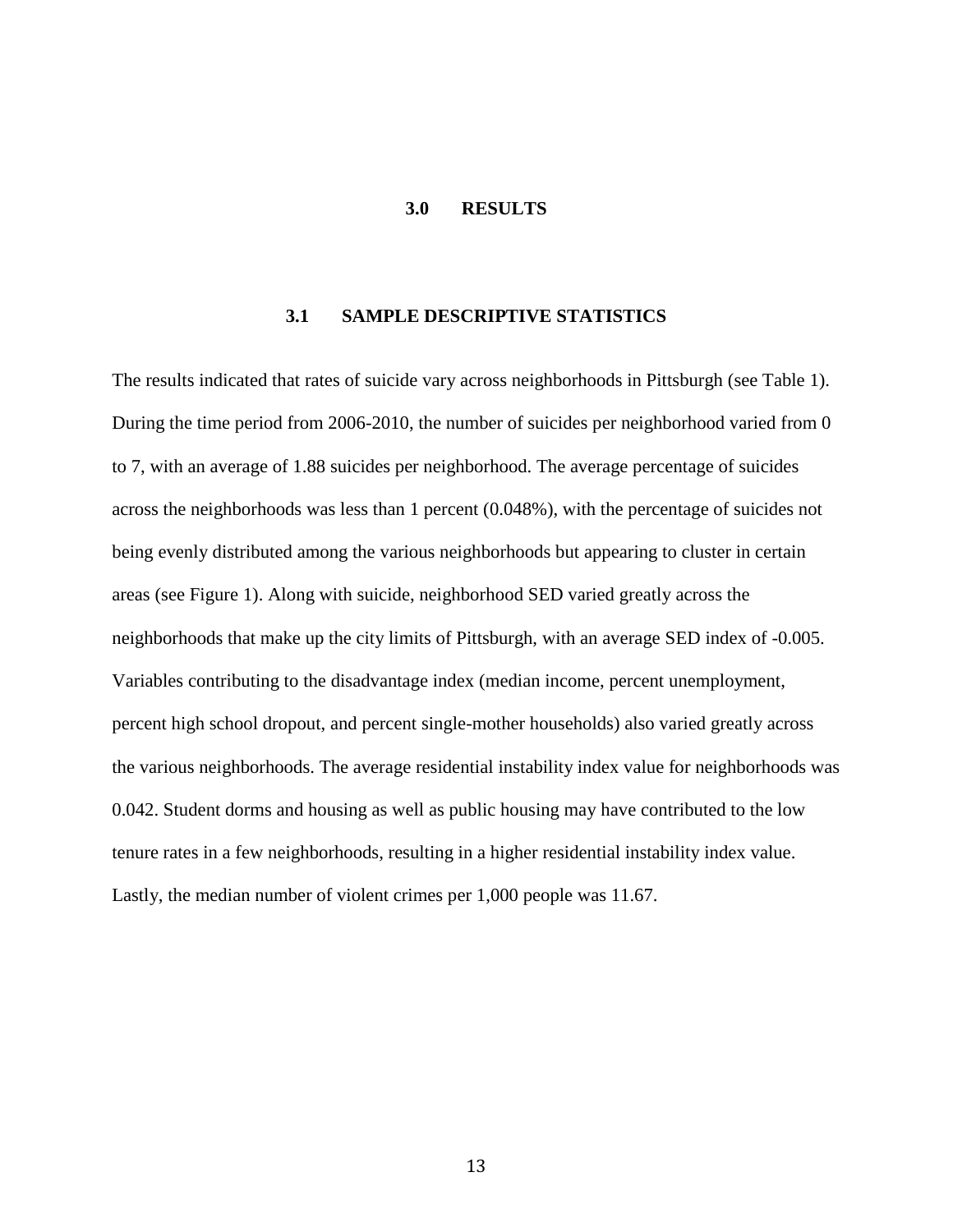<span id="page-22-0"></span>

| <b>Variables</b>                             | <b>Source</b> | <b>Mean</b> | <b>SD</b> | <b>Minimum</b> | <b>Maximum</b> |
|----------------------------------------------|---------------|-------------|-----------|----------------|----------------|
| <b>Percent Suicide (%)</b>                   | <b>PNCIS</b>  | 0.05        | 0.04      | 0.00           | 0.22           |
| Percent Black (%)                            | Census        | 36.02       | 34.08     | 0.20           | 97.00          |
| <b>SED Index</b>                             | Census        | 0.00        | 0.65      | $-0.99$        | 2.32           |
| <b>Residential Instability</b>               | Census        | 0.04        | 0.85      | $-2.60$        | 1.57           |
| <b>Average Violence (Per 1000 Residents)</b> | <b>PNCIS</b>  | 16.27       | 18.27     | 0.15           | 137.80         |

**Table 1.** *Sample Statistics*

*Note.* The Census data came from the 2000 Census tract averages. Pittsburgh Neighborhood and Community Information System (PNCIS) data came from various sources (Percent Suicide 2006-2010; Violent Crime 2005-2010).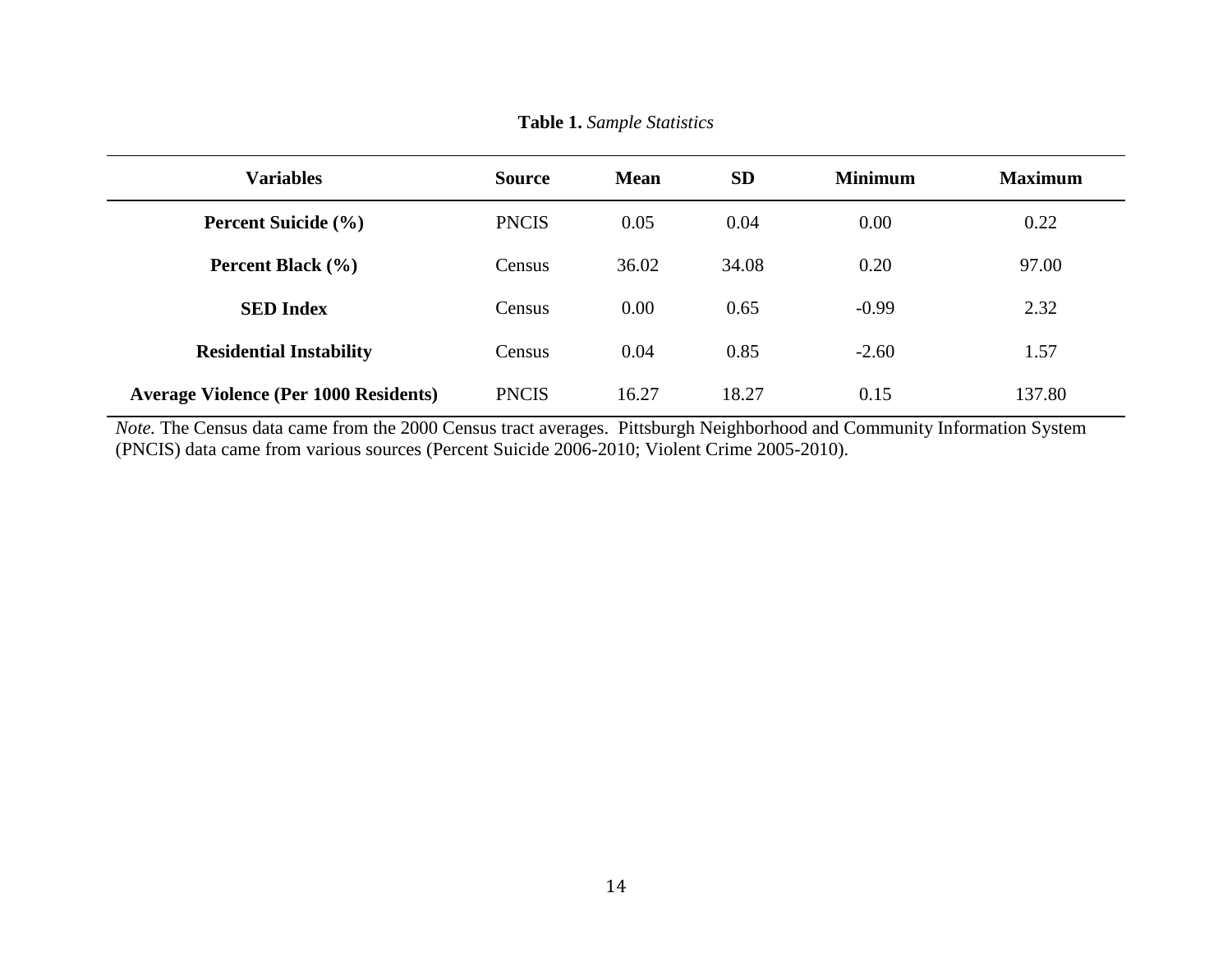<span id="page-23-0"></span>

**Figure 1.** *Neighborhood Map of Pittsburgh Displaying Percent Suicide Relative to Neighborhood Population*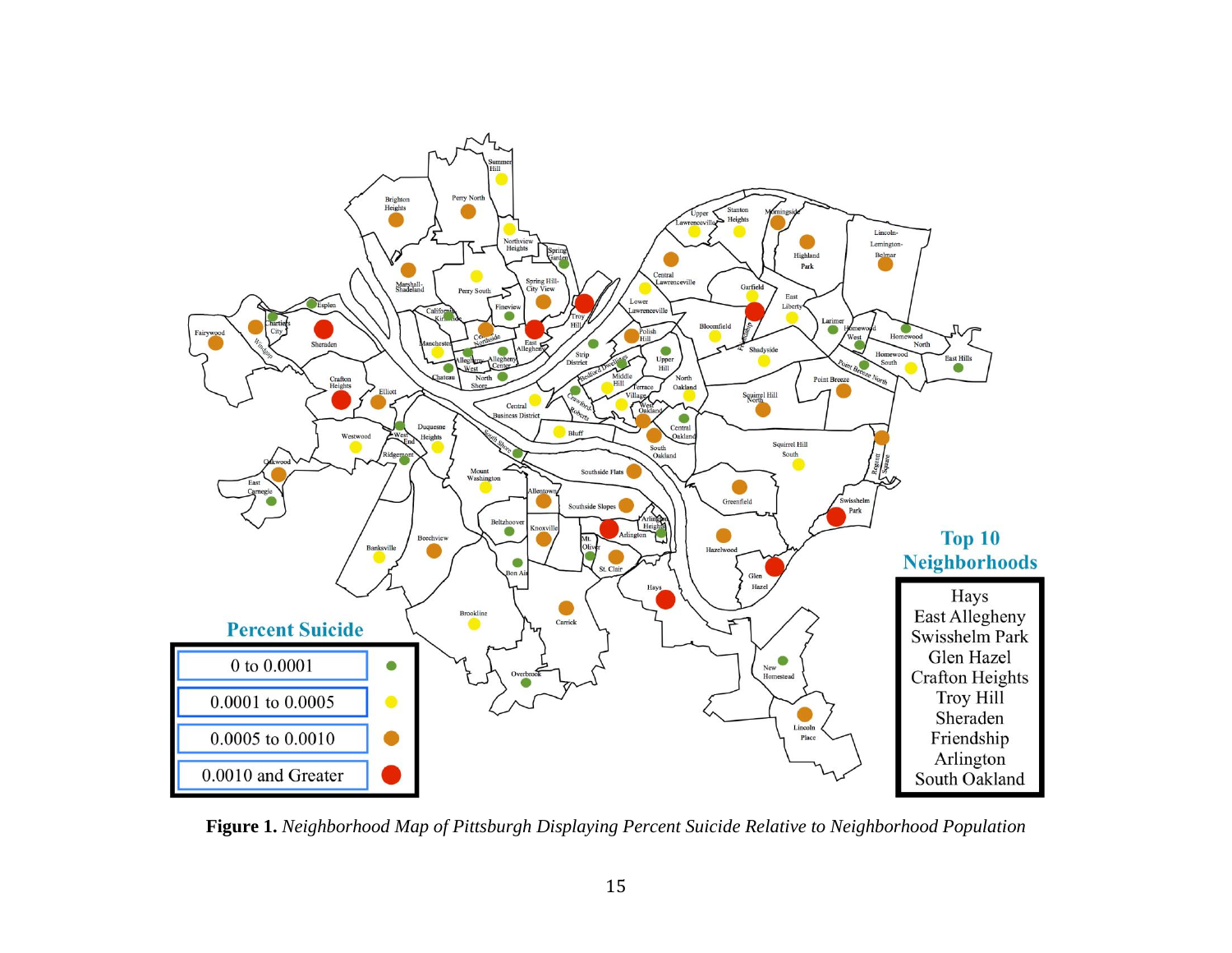# <span id="page-24-0"></span>**3.2 UNDERSTANDING THE MAIN VARIABLES: THE DISTRIBUTION OF VARIABLES ACCORDING TO NEIGHBORHOOD RACIAL MAKEUP**

In the city of Pittsburgh, approximately 95% of the population is White or Black. However, Pittsburgh is a fairly segregated city. In the sample population, the minimum percent of the population that was Black in a neighborhood was less than 1 percent (0.20%), while the maximum percent Black was 97%. Of the neighborhoods examined  $(N = 85)$ , 46 (or 54%) neighborhoods had less than 25% of the population identifying as Black; 12 (14%) had between 50% and 25% of the population identifying as Black; and 27 (32%) had greater than 50% of their population identifying as Black. In other words, approximately half of the neighborhoods examined were predominantly White, while approximately a third of the neighborhoods were predominantly Black. In contrast, very few neighborhoods fell into the racially mixed category.

Furthermore, the variables examined were not evenly distributed across the different racial categorizations of neighborhoods (see Table 2). Because of this phenomenon, a series of Kruskal-Wallis Tests were used to confirm that the observed differences across the groups (White neighborhoods, mixed neighborhoods, and Black neighborhoods) were statistically significant.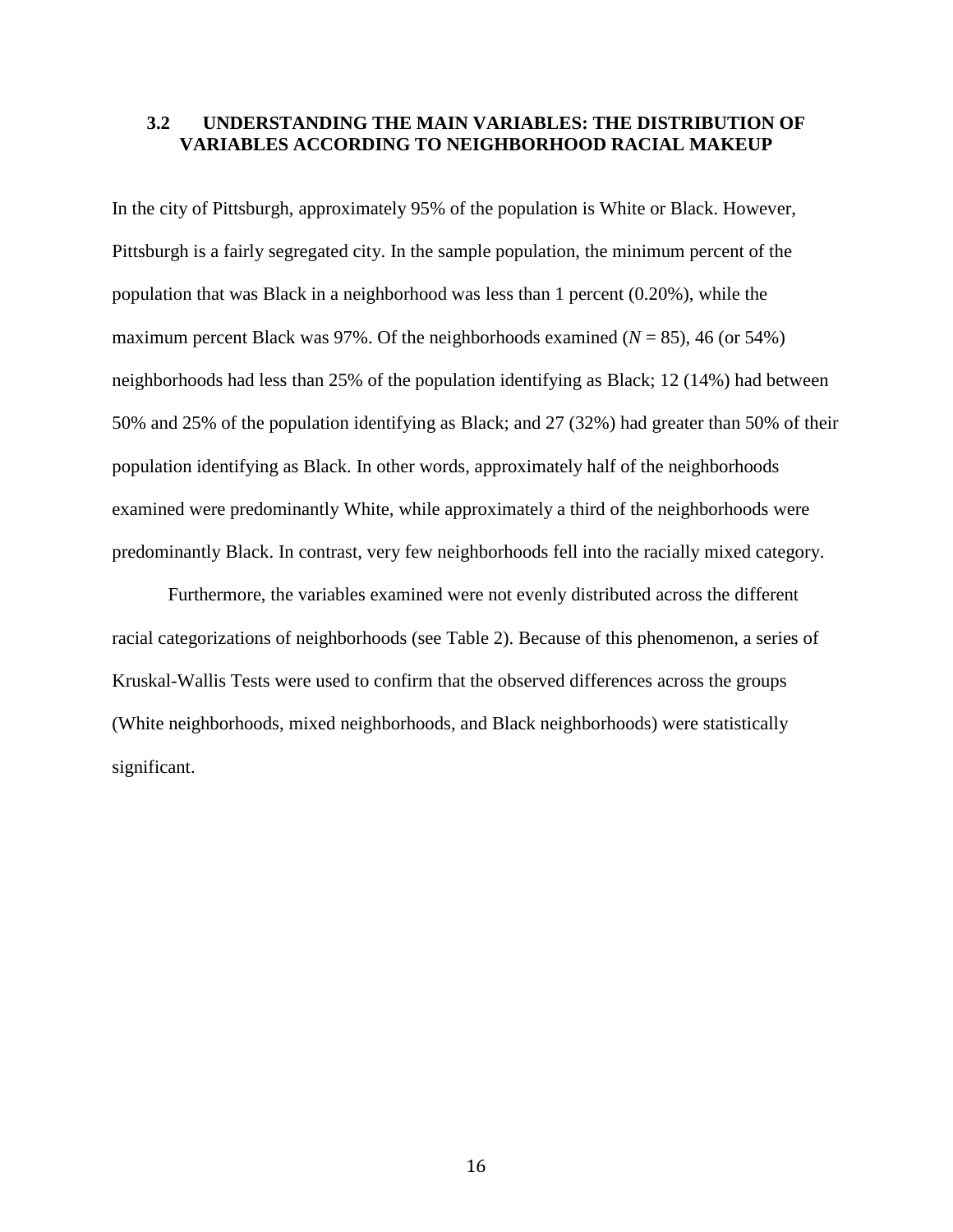<span id="page-25-0"></span>

|                                              | White $(N=46)$ |           | Mixed $(N=12)$ |           | Black $(N=27)$ |           |
|----------------------------------------------|----------------|-----------|----------------|-----------|----------------|-----------|
| <b>Variables</b>                             | Mean           | <b>SD</b> | Mean           | <b>SD</b> | Mean           | <b>SD</b> |
| <b>Percent Suicide</b> (%)                   | 0.06           | 0.05      | 0.05           | 0.04      | 0.03           | 0.04      |
| <b>SED Index</b>                             | 0.08           | 0.03      | 0.11           | 0.04      | 0.17           | 0.07      |
| <b>Residential Instability Index</b>         | 0.27           | 0.89      | $-0.19$        | 0.99      | $-0.25$        | 0.63      |
| <b>Average Violence (Per 1000 Residents)</b> | 9.59           | 9.50      | 16.46          | 11.50     | 27.53          | 11.50     |

# **Table 2.** *Distribution of Variables by Neighborhood Racial Composition*

*Note.* Neighborhoods were categorized into three categories: White (less than 25%), mixed (less than 50 percent but greater than 25 percent Black), and Black (greater than 50 percent). This categorization was used by Zuberi, Duck, Gradeck, and Hopkinson (2015).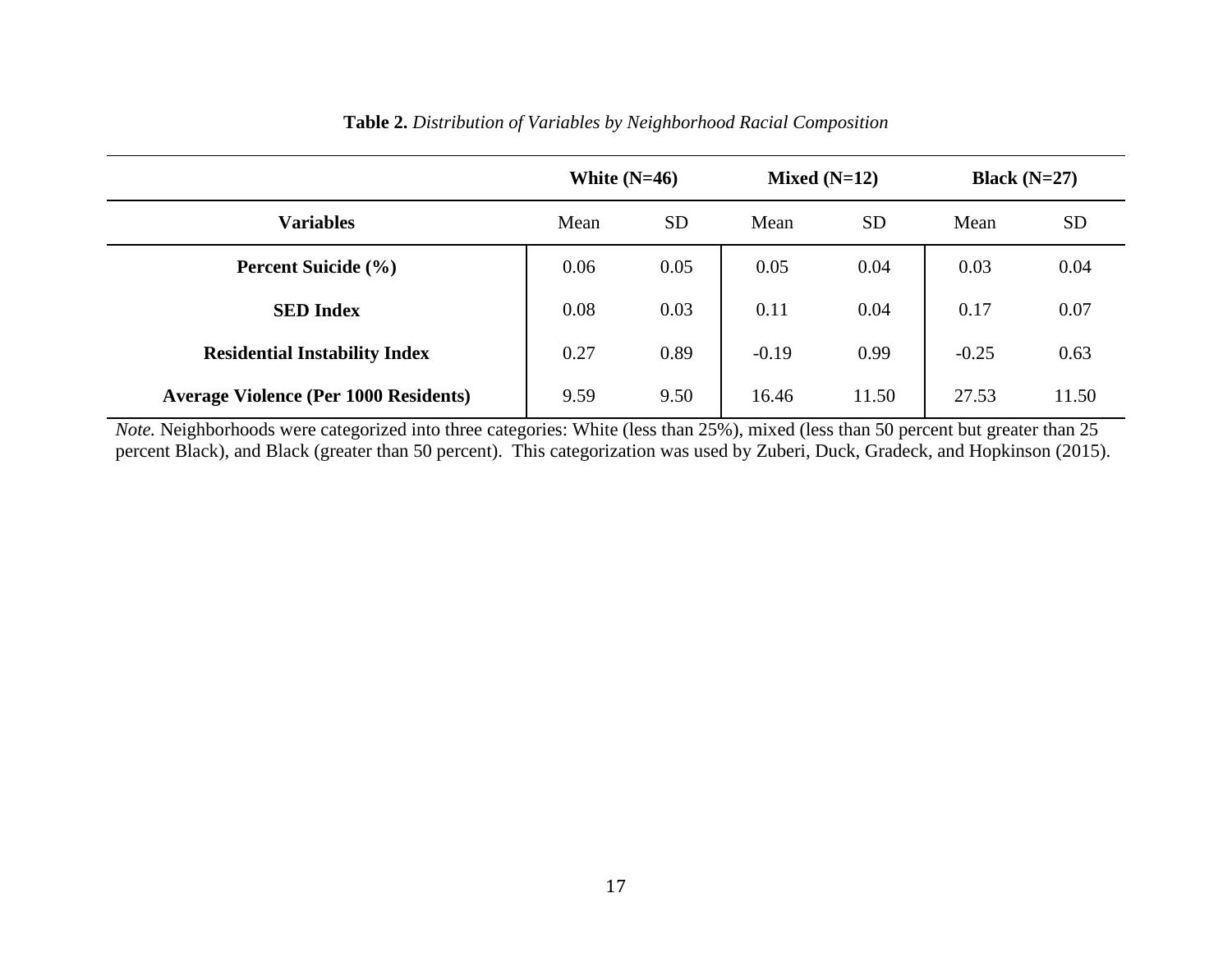#### <span id="page-26-0"></span>**3.2.1 Suicide**

White neighborhoods were found to have the highest average suicide rates ( $M = 0.059$ ,  $SD =$ 0.050), while Black neighborhoods had the lowest rates  $(M = 0.029, SD = 0.035)$ . Moreover, Black neighborhoods appear to have much lower suicide rates than either White or mixed neighborhoods, with mixed and White neighborhoods showing similar trends. The results of a Kruskal-Wallis Test confirm that there was a statistically significant difference across the three neighborhood categories ( $\chi^2(2, N = 85) = 7.43$ ,  $p = .024$ ).

### **3.2.2 Socioeconomic Disadvantage Index**

SED increases as the percentage of Black residents in a neighborhood increases. Compared to White neighborhoods' average SED ( $M = 0.078$ ,  $SD = 0.033$ ), that of Black neighborhoods ( $M =$ 0.17,  $SD = 0.068$ ) is approximately 10% higher. This trend indicates that neighborhoods that are mostly composed of Black residents are exposed to higher rates of disadvantage and poverty. Black neighborhoods had an average of 36% of their residents living in poverty, while mixed neighborhoods averaged 22%, and White neighborhoods averaged 16%. The results of a Kruskal-Wallis Test confirmed that there was a statistically significant difference across the three neighborhood categories for SED ( $\chi^2(2, N = 85) = 38.52, p < .0001$ ).

#### **3.2.3 Residential Instability Index**

Residential instability also varied across neighborhood racial categories. In particular, instability became progressively more negative (i.e. more unstable) as the percentage of Black individuals in the neighborhood increased. The average residential instability index value for White neighborhoods ( $M = 0.272$ ,  $SD = 0.877$ ) was higher than that for Black neighborhoods ( $M = -$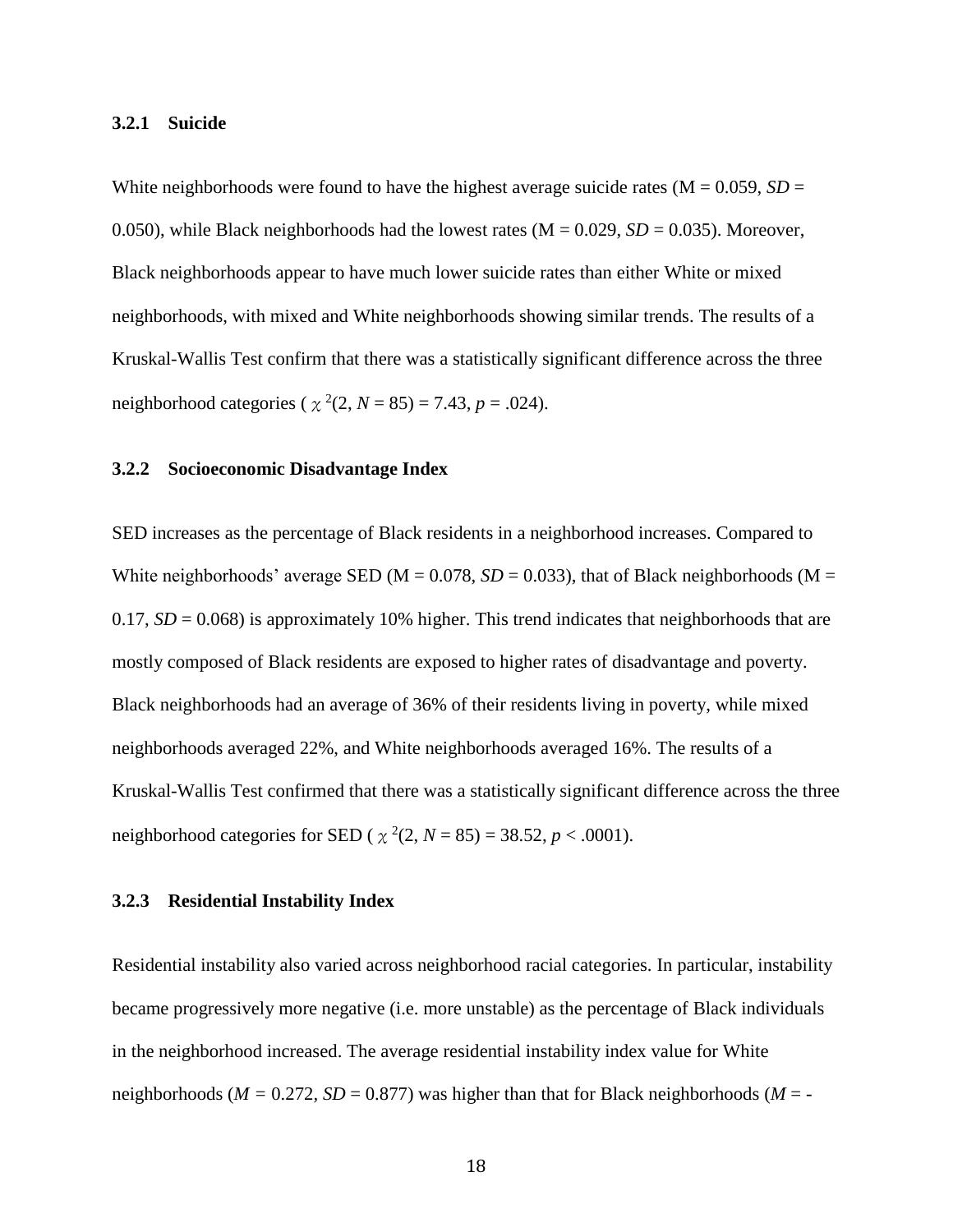<span id="page-27-0"></span>0.248,  $SD = 0.630$ ). The results of a Kruskal-Wallis Test confirmed that there was a statistically significant difference across the three neighborhood categories ( $\chi^2(2, N = 85) = 11.76$ ,  $p =$ .003).

### **3.2.4 Violent Crime**

The average number of violent crimes committed per 1,000 residents was highest in Black neighborhoods ( $M = 27.53$ ,  $SD = 11.50$ ). The lowest average number of crimes occurred in White neighborhoods ( $M = 9.59$ ,  $SD = 9.50$ ). This was a difference of approximately 17.00 crimes per 1,000 residents. The results of a Kruskal-Wallis Test confirmed that there was a statistically significant difference across the three neighborhood categories ( $\chi^2(2, N = 85)$ ) 27.40,  $p < .0001$ ).

# **3.3 HYPOTHESIS TESTING: EXAMINING SUICIDE, RACE, AND DISTRESS**

Table 3 presents the results of a regression model including percent Black, SED, percent tenure, percent population change, and average number of violent acts as independent measures, and percent suicide as the outcome variable, for 85 Pittsburgh Neighborhoods. The results of this model suggest that both race ( $p < .002$  and SED ( $p < .024$ ) are statistically significant factors. For every additional percent of Black population in the neighborhood, the average percent of suicide decreases by  $0.068$  (*SE* = 0.021), controlling for all other measures in the model. Further, for every unit increase in SED, the suicide percent relative to population increases by 0.000276  $(SE = 0.000120)$ , again controlling for all other measures in the model. The largest effect is the percent Black (producing a -0.50 standard deviation change in the percent suicide). Although SED still produces a robust effect, it is not as strong as percent Black (producing a 0.39 standard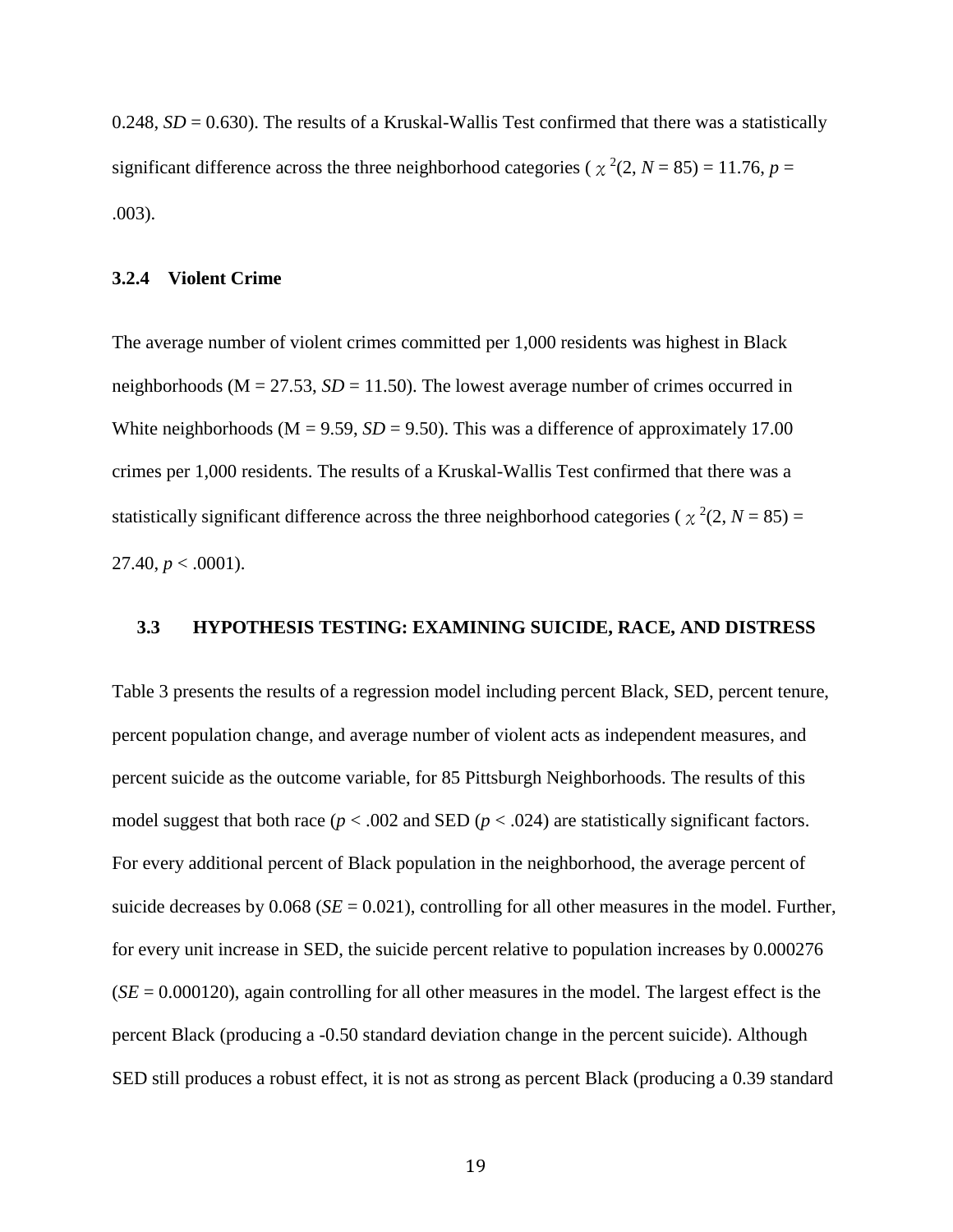deviation change in the percent suicide). Residential instability and average violent acts were not found to be statistically significant. Overall, about 11% of the variability in percent suicide can be explained by the factors explored in this model.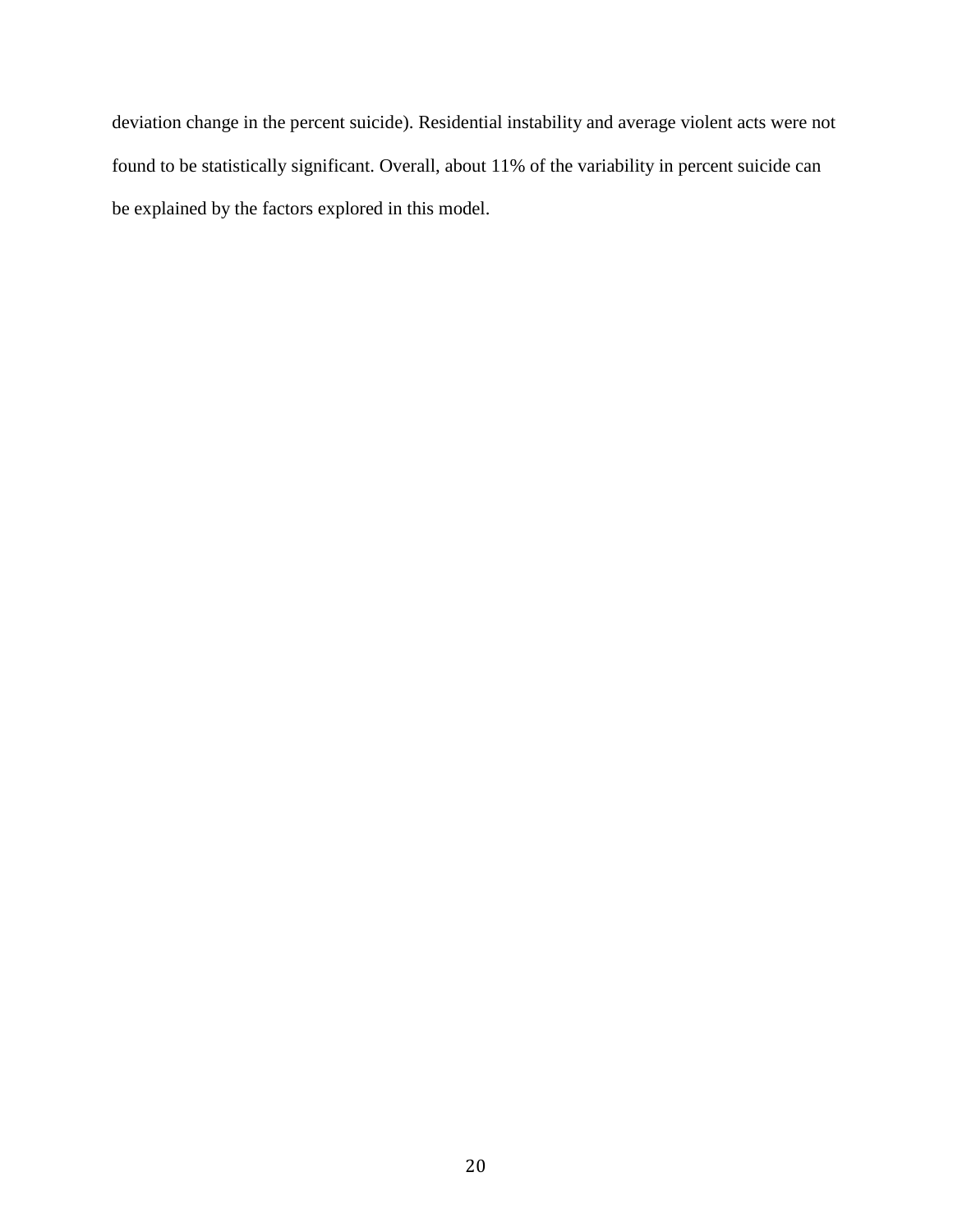| <b>Percent Suicide</b>                       |                                                |         |  |
|----------------------------------------------|------------------------------------------------|---------|--|
| <b>Variables</b>                             | $\mathbf b$<br>(SE)                            | β       |  |
| Percent Black (%)                            | $-6.83\times10^{-2***}$<br>$2.13\times10^{-2}$ | $-0.5$  |  |
| <b>SED Index</b>                             | $2.76\times10^{-4}**$<br>1.20                  | 0.39    |  |
| <b>Residential Instability Index</b>         | $6.23\times10^{-5}$<br>$6.34\times10^{-5}$     | 0.11    |  |
| <b>Average Violence (Per 1000 Residents)</b> | $2.82\times10^{-6}$<br>$3.17\times10^{-6}$     | $-0.11$ |  |
| <b>Intercept</b>                             | $7.76\times10^{-4}$                            |         |  |
| <b>Adjusted R2</b>                           | 0.11                                           |         |  |
| N                                            | 85                                             |         |  |

<span id="page-29-0"></span>**Table 3.** *Regression for Suicide on Race, SES Distress, Percent Tenure, Percent Population Change, and Average Violence*

\*p<0.10, \*\*p<0.05, \*\*\*p<0.01 (two-tailed test).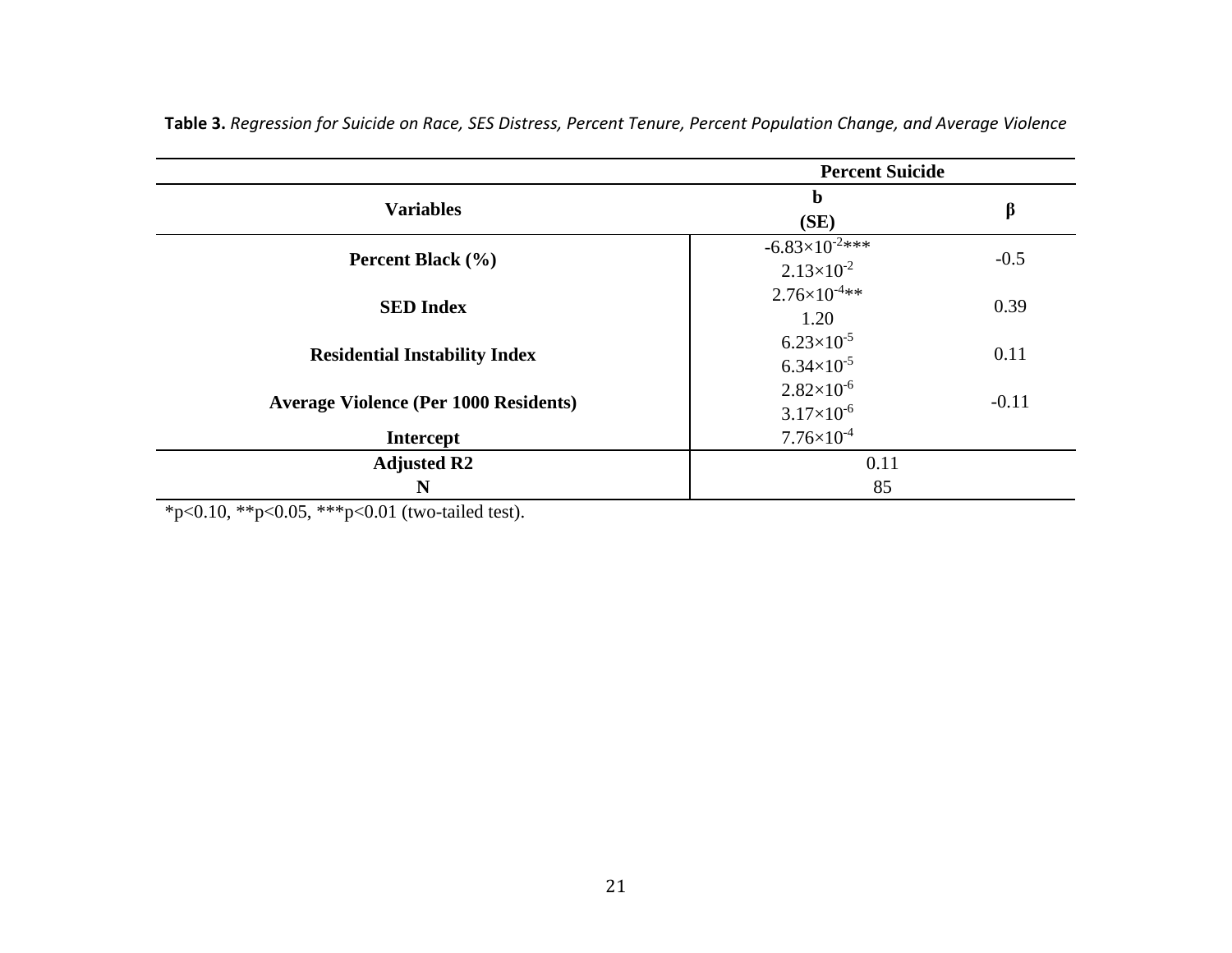Additionally, three moderation effects were tested. None of the three moderation effects were found to be significant (see Table 4). The first model investigated whether race moderated the effect of SED on suicide, and was not found to be significant  $(p > .05)$ . The second model investigated whether race moderated the effect of residential instability on suicide, and was not found to be significant  $(p > .05)$ . Lastly, the third model tested whether race moderated the effect of average number of violent crimes on suicide, and was not found to be significant ( $p > .05$ ). In summary, none of the moderation effects were found to be significant.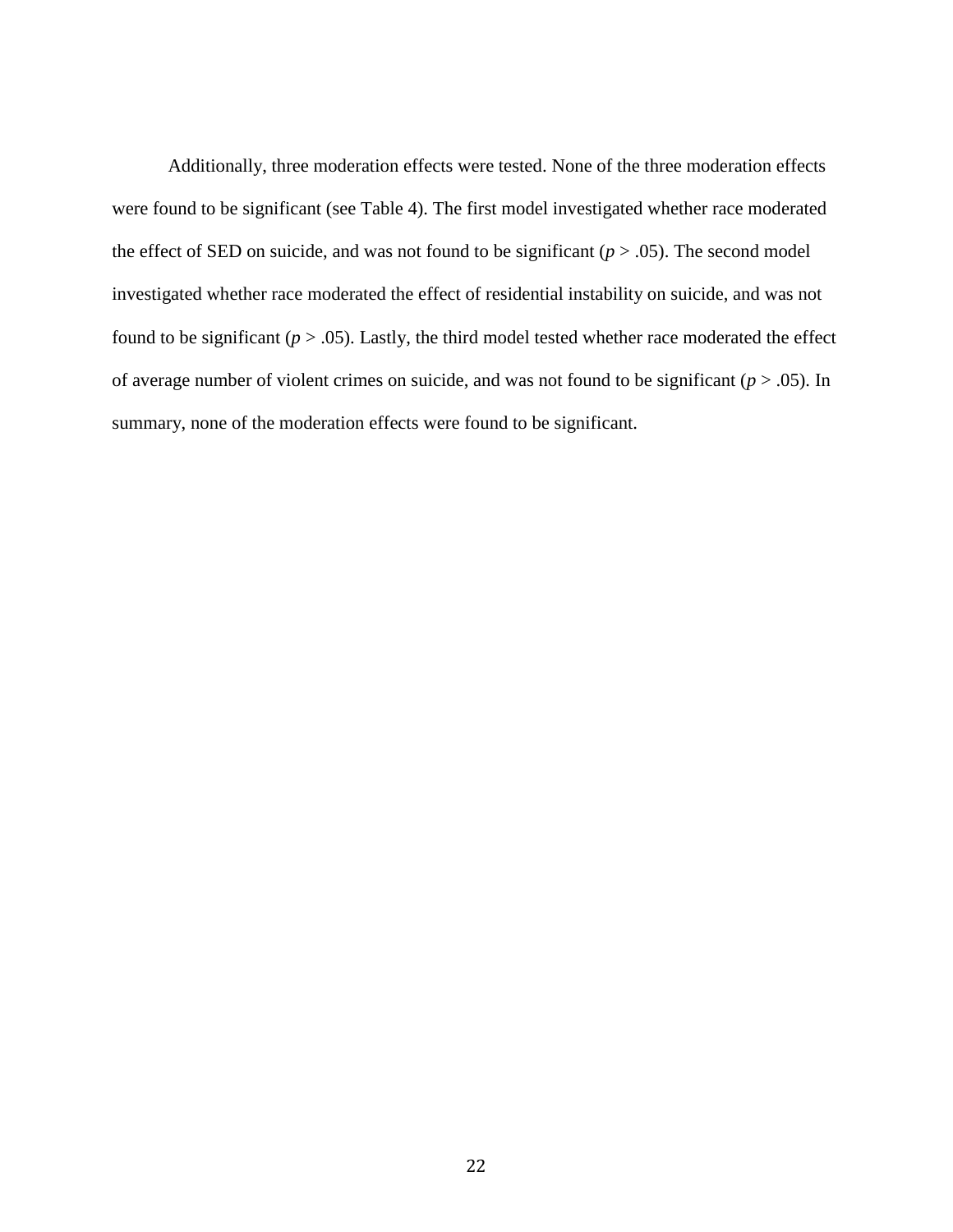<span id="page-31-0"></span>

|                                                 | <b>Percent Suicide</b> |         |                         |      |                         |         |
|-------------------------------------------------|------------------------|---------|-------------------------|------|-------------------------|---------|
|                                                 | <b>Model 1</b>         |         | <b>Model 2</b>          |      | <b>Model 3</b>          |         |
| <b>Variables</b>                                | h.                     | $\beta$ | h                       | β    | b                       | $\beta$ |
|                                                 | (SE)                   |         | (SE)                    |      | (SE)                    |         |
| Percent Black (%)                               | $-4.49\times10^{-2**}$ |         | $-6.33\times10^{-2***}$ |      | $-3.97\times10^{-2***}$ |         |
|                                                 | $2.00\times10^{-2}$    | $-0.33$ | $2.04\times10^{-2}$     | 0.47 | $1.45\times10^{-2}$     | $-0.30$ |
|                                                 |                        |         | $1.29\times10^{-4}$     |      |                         |         |
| <b>SED</b> Index                                |                        |         | $1.77\times10^{-4}$     | 0.18 |                         |         |
|                                                 |                        |         |                         |      | $1.09\times10^{-4}$     |         |
| <b>Residential Instability Index</b>            |                        |         |                         |      | $7.52\times10^{-5}$     | 0.20    |
|                                                 | $-6.40\times10^{-6}$   |         |                         |      |                         |         |
| <b>Average Violence (Per 1000 Residents)</b>    | $6.99\times10^{-6}$    | $-0.25$ |                         |      |                         |         |
| <b>Intercept</b>                                | $6.78\times10^{-4}$    |         | $6.94\times10^{-4}$     |      | $6.01\times10^{-4}$     |         |
|                                                 | $7.41\times10^{-6}$    |         |                         |      |                         |         |
| <b>Race/Average Violence Interaction</b>        | $9.57\times10^{-6}$    | 0.25    |                         |      |                         |         |
|                                                 |                        |         | $7.29\times10^{-5}$     |      |                         |         |
| <b>Race/SED Interaction</b>                     |                        |         | $2.36\times10^{-4}$     | 0.07 |                         |         |
|                                                 |                        |         |                         |      | $-2.66 \times 10^{-4}$  |         |
| <b>Race/Residential Instability Interaction</b> |                        |         |                         |      | $1.89\times10^{-4}$     | $-0.20$ |
| Adjusted $\mathbb{R}^2$                         | 0.06                   |         | 0.08                    |      | 0.08                    |         |
| N                                               | 85                     |         | 85                      |      | 85                      |         |

**Table 4.** *Regression for Suicide on Three Interaction Models*

\*p<0.10, \*\*p<0.05, \*\*\*p<0.01 (two-tailed test).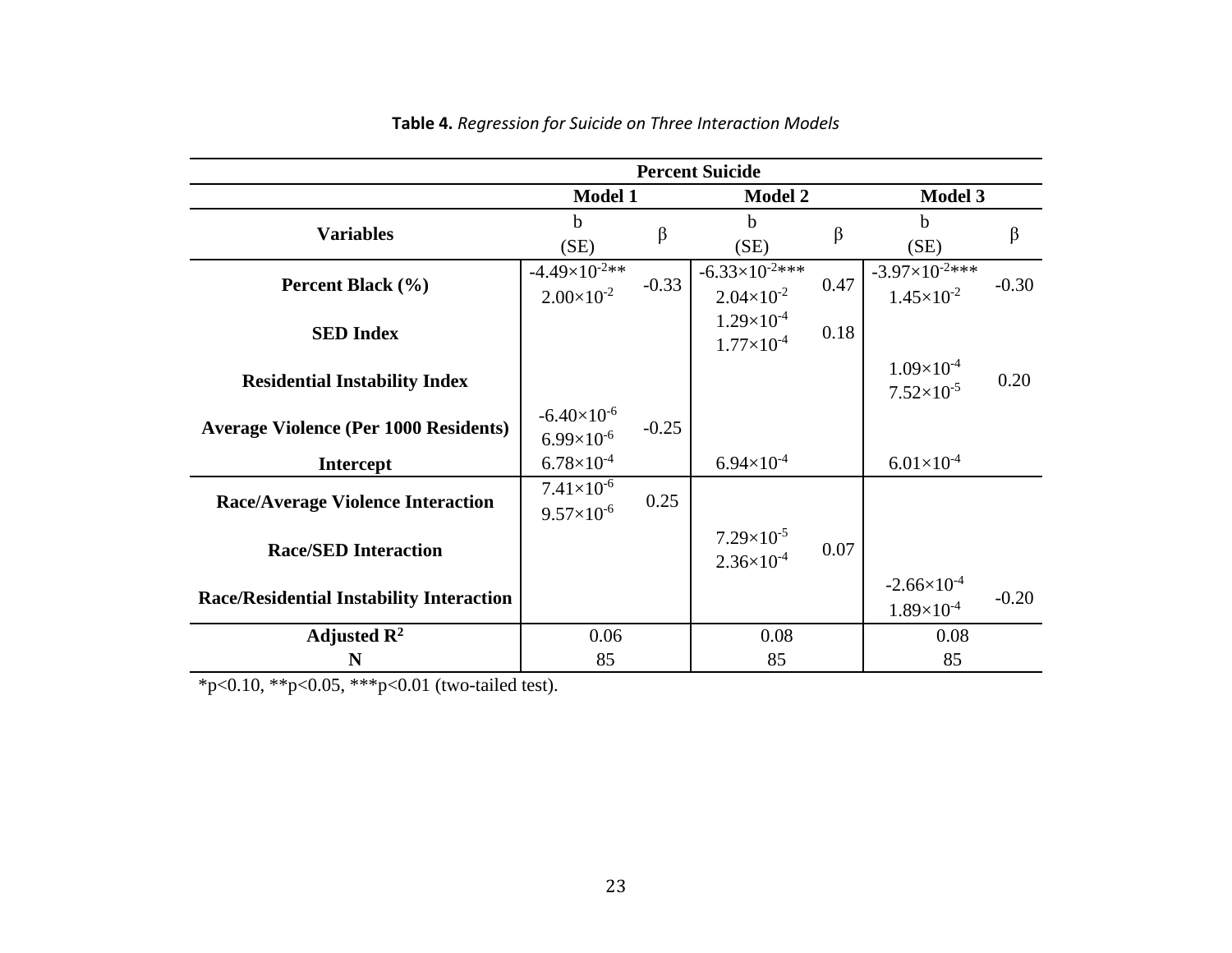# **4.0 DISCUSSION**

<span id="page-32-0"></span>The goal of this exploratory study was to investigate the relationship between neighborhood distress and suicide rates in Pittsburgh's residential neighborhoods. Applying Durkheim's classic theoretical argument to a contemporary example, this study investigated neighborhood-level data, as opposed to individual-level measures, to gain a more nuanced understanding of how race, suicide, and neighborhood distress are interrelated.

The first hypothesis examined, the relationship between neighborhood SED and percent suicide relative to population. It was predicted that, even after controlling for race, the effects of socioeconomically disadvantage within a neighborhood (e.g. a higher incidence of poverty, higher single-mother families, high unemployment rates, and high school dropout rates) would increase the suicide rate of the neighborhood. The second hypothesis predicted that with a high index of residential instability, there would be less access to social capital, leading to weakened social ties within the neighborhood, which would, in turn, increase the percent of suicides. The third hypothesis predicted that a higher incidence of violent crimes would lead to increased rates of suicide. The results of OLS regression supported the hypothesis that socioeconomically disadvantaged neighborhoods were predictive of higher suicide rates, but did not support the hypotheses related to either of the other two measures of neighborhood distress.

As Durkheim's theory of social integration suggests, when a neighborhood is highly disadvantaged, it is more difficult to maintain the social ties that provide a protective effect against suicide for individuals within the neighborhood. Additionally, it is possible that high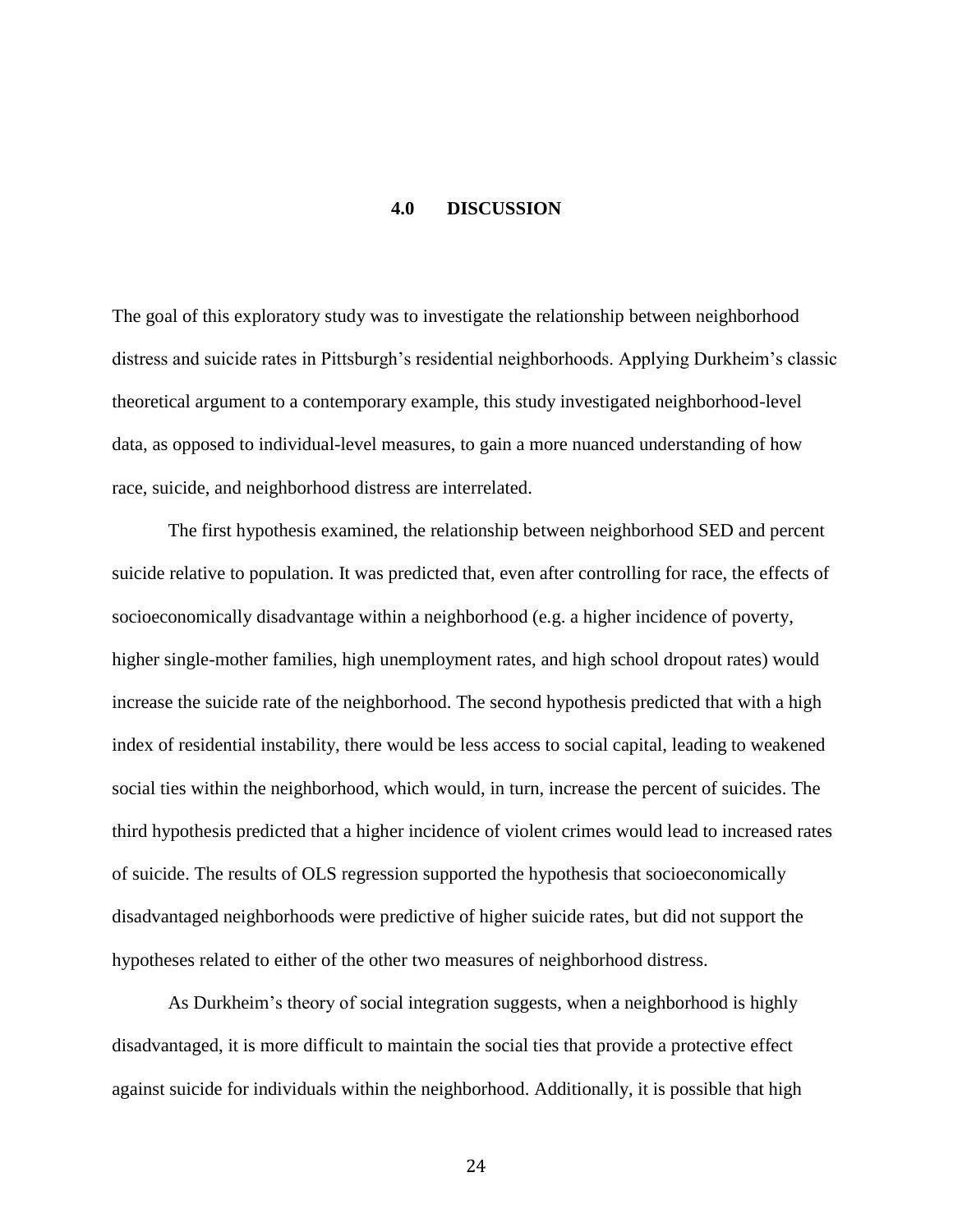levels of SED in a community can lower collective efficacy - defined as the ability of a social network, within a given space, to pursue a common purpose and goal (Sampson, Raudenbush & Earls, 1997) - further strengthening the social ties within the community. However, residential instability and average incidence of violent crimes were not found to be predictive of a higher incidence of suicide. Upon examination of the ten neighborhoods with the highest suicide rates, none were found to have population changes that differed significantly from the mean. Specifically, six of the neighborhoods had higher percent tenured homes than the mean, while four were below the mean. Additionally, only two of the ten neighborhoods with the highest suicide rates had numbers of violent crimes above the median number for violent crimes.

The results of OLS regression supported the hypothesis that, as the percent of the population that was Black increased, the percent of suicides would decrease. When comparing the standardized coefficients for race and SED, race actually has a larger influence on suicide than does SED. Accordingly, despite the higher rates of disadvantage in Black neighborhoods, other factors must be at work strengthening ties among residents, providing a protective effect for these spaces. Additionally, cultural differences exist in Black neighborhoods that could aid in explaining these findings. Historically, extended familial networks and kinship networks have played a major role in the ability of African Americans to survive despite living in a hostile and discriminatory society (Gibbs, 1997; Billingsley, 1992). The extended familial networks that have developed in these Black neighborhoods provide functions such as social support, emotional support, and economic support for their inhabitants (Gibbs). Therefore, the extended family networks may provide a necessary protective buffer for individuals in these communities. In addition to extended familial networks, the importance of religion within Black communities may also help explain the findings. By fostering commitment to particular life-preserving values,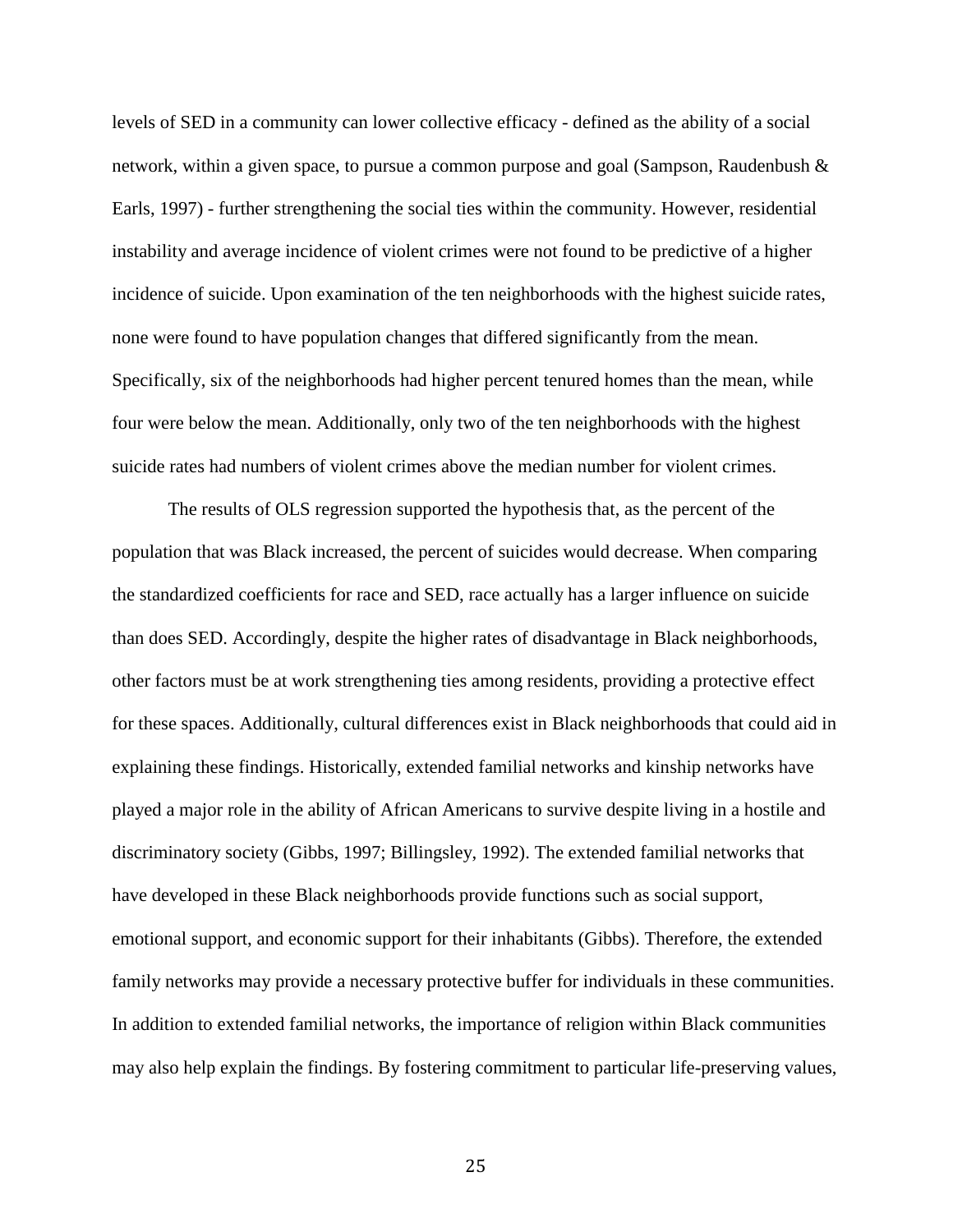beliefs, and practices, religiosity has been found to act as a suicide deterrent based on social integration within the community (Stack, 2000b; Billingsley; Early, 1992; Stack, 1983; Stark, Doyle, & Rushing, 1983).

Despite exhibiting the lowest suicide rates, Black neighborhoods also exhibit some of the highest levels of disadvantage in Pittsburgh (see Table 2). On average, Black neighborhoods exhibited the highest levels of SED, residential instability, and average incidence of violent crimes. Because of this phenomenon, models were run to examine whether there was a moderation effect between the various measures of neighborhood distress and race. None of the moderation effects that were tested were supported by the regression model (see Table 4).

Research examined interactions and order within poor Black neighborhoods (Duck, 2015; Duck and Rawls, 2012). Although the Black neighborhoods appear disordered and chaotic to outsiders, Duck found that activities within poor Black neighborhoods, such as drug dealing, also reflect a sense of order in these communities, as they show a local code of conduct. Thus, many apparent signs of decay, such as drug dealing, violence, and vacant lots, should not necessarily be viewed as signs of disorder per se.

Together, these findings suggest that SED plays an important role in increasing the incidence of suicide within neighborhoods, even after accounting for race. They also contribute to the literature by showing both the importance of using multiple measures for examining SED, as well as demonstrating the influence of this distress at a neighborhood-level rather than an individual-level. In addition, the findings of this study contribute to the literature by demonstrating the relative strengths of the two significant variables (race and SED), with race exhibiting a stronger effect on suicide than even SED. However, other variables of interest were not found to be significant, and the moderation effects were not found to be significant. Future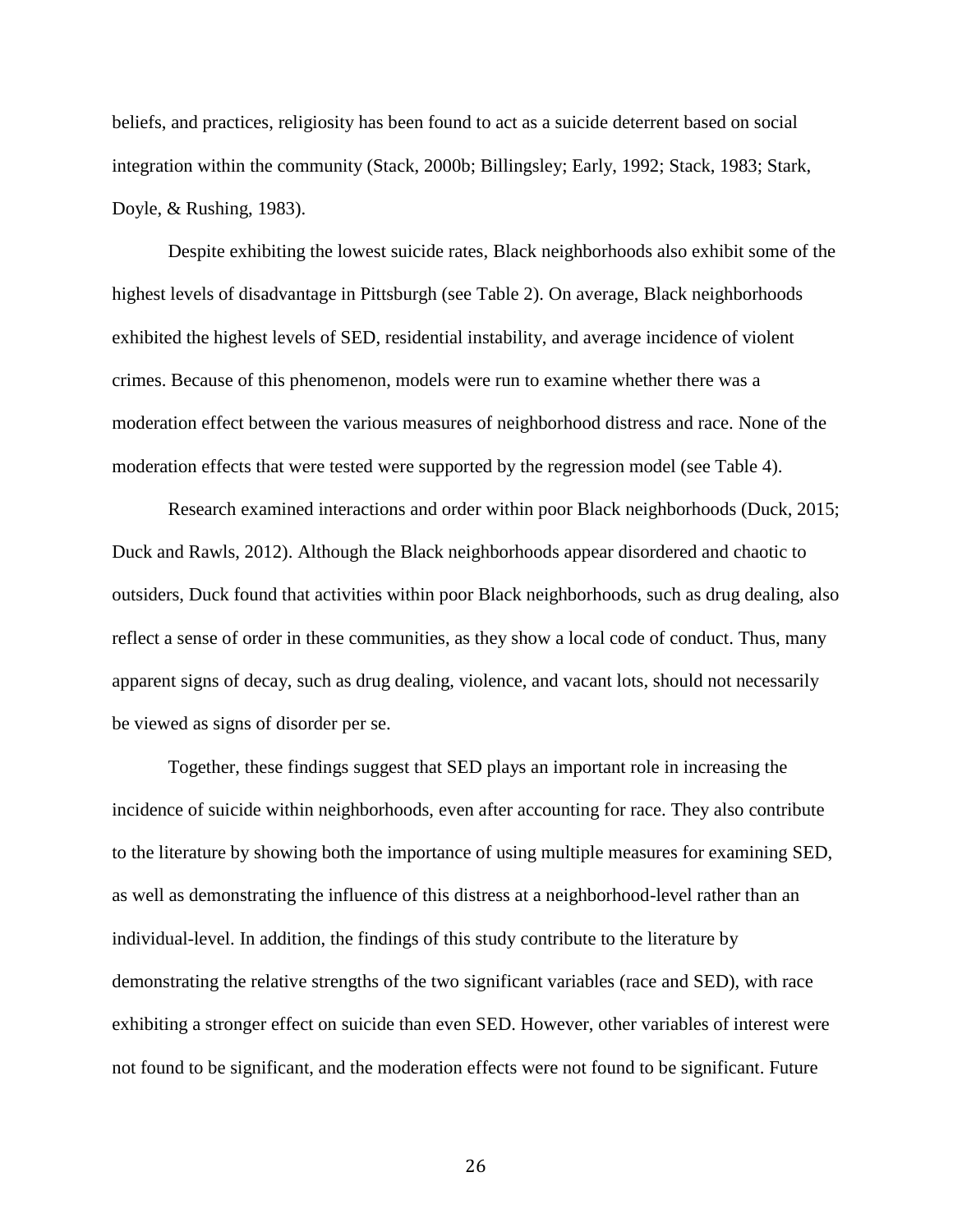<span id="page-35-0"></span>research is indicated to investigate how other measures of distress and disinvestment in a community influence suicide rates, as well as to unpack what features are unique to Black neighborhoods that combat the effects of concentrated poverty and distress.

# **4.1 LIMITATIONS**

The primary limitation of the present study was that data on aggregate numbers of suicides were only available over a four-year span. A longer period of analysis may have found trends in the data that the present study was unable to illustrate. Another limitation of the study related to time ordering of the data used for analysis. Because data was collected from multiple sources, such as PNCIS and the Census, the measures were not always available for the same period of time. Nonetheless, this study demonstrated that neighborhood data is a valuable tool for understanding and examining suicide. Neighborhood-level findings could be useful for public health officials as a possible avenue for combating higher rates of suicide by identifying and implementing policy changes for neighborhoods that are at risk for higher rates of suicide.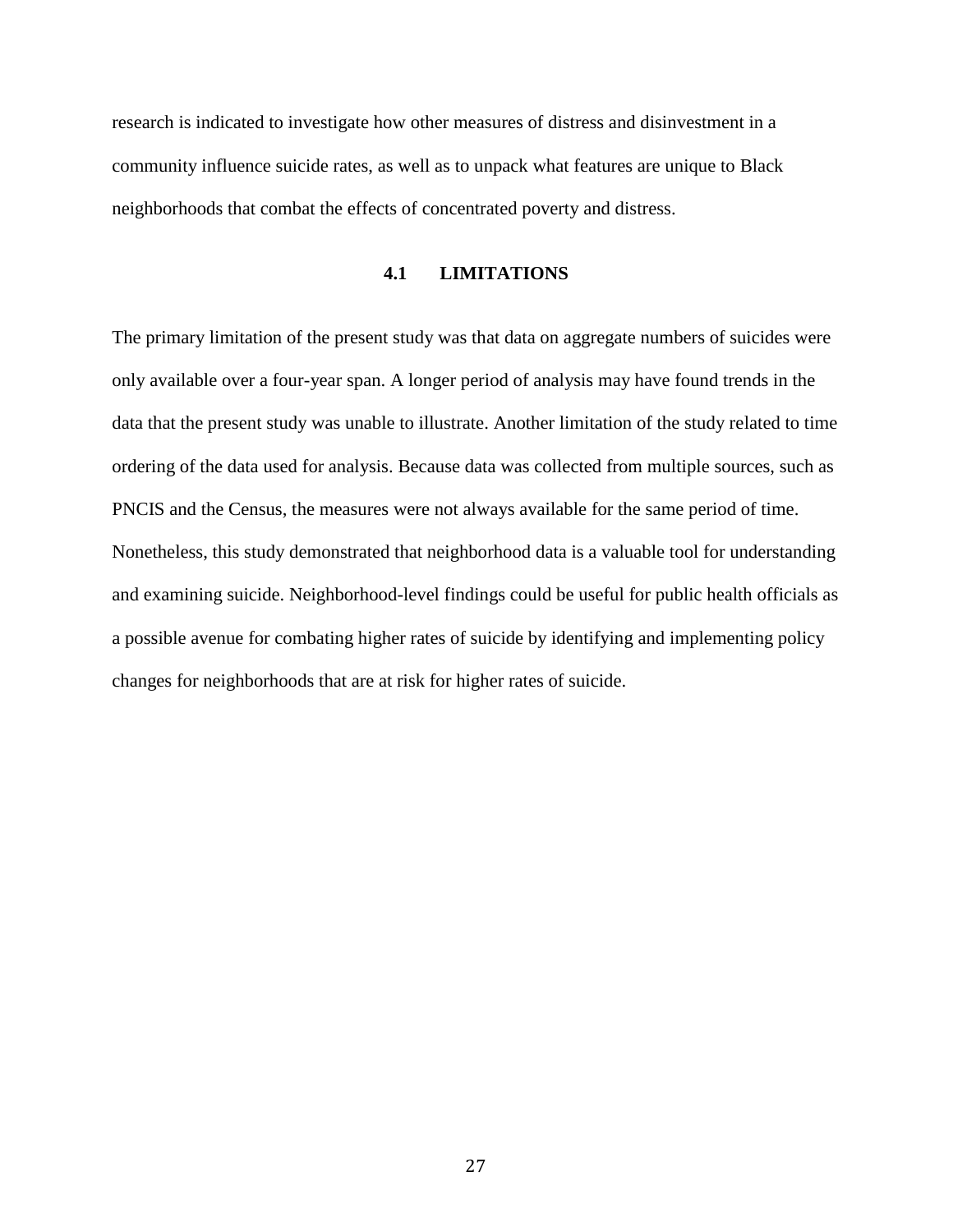# **5.0 CONCLUSION**

<span id="page-36-0"></span>The present study investigated the relationship between multiple measures of neighborhood distress and suicide rates in Pittsburgh. Consequently, it provides a more nuanced understanding of the relationship between race, suicide, and neighborhood distress. Despite Black neighborhoods exhibiting the highest levels of distress, they displayed the lowest rates of suicide and were found to be a stronger predictive factor of suicide rates than neighborhood SED, suggesting the presence of a protective factor within these spaces. These findings suggest important avenues for future research. Such research could seek to better examine measures of community stability by analyzing the average length of time an individual has resided in a neighborhood, as well as the relative flow of individuals entering and exiting the neighborhood. Additionally, future research should further examine the protective effect that Black neighborhoods have against suicide, elucidating which neighborhood characteristics might provide this effect. Finally, the present study has highlighted the effects of SED on suicide, which future research could further specify by utilizing other measures of disadvantage.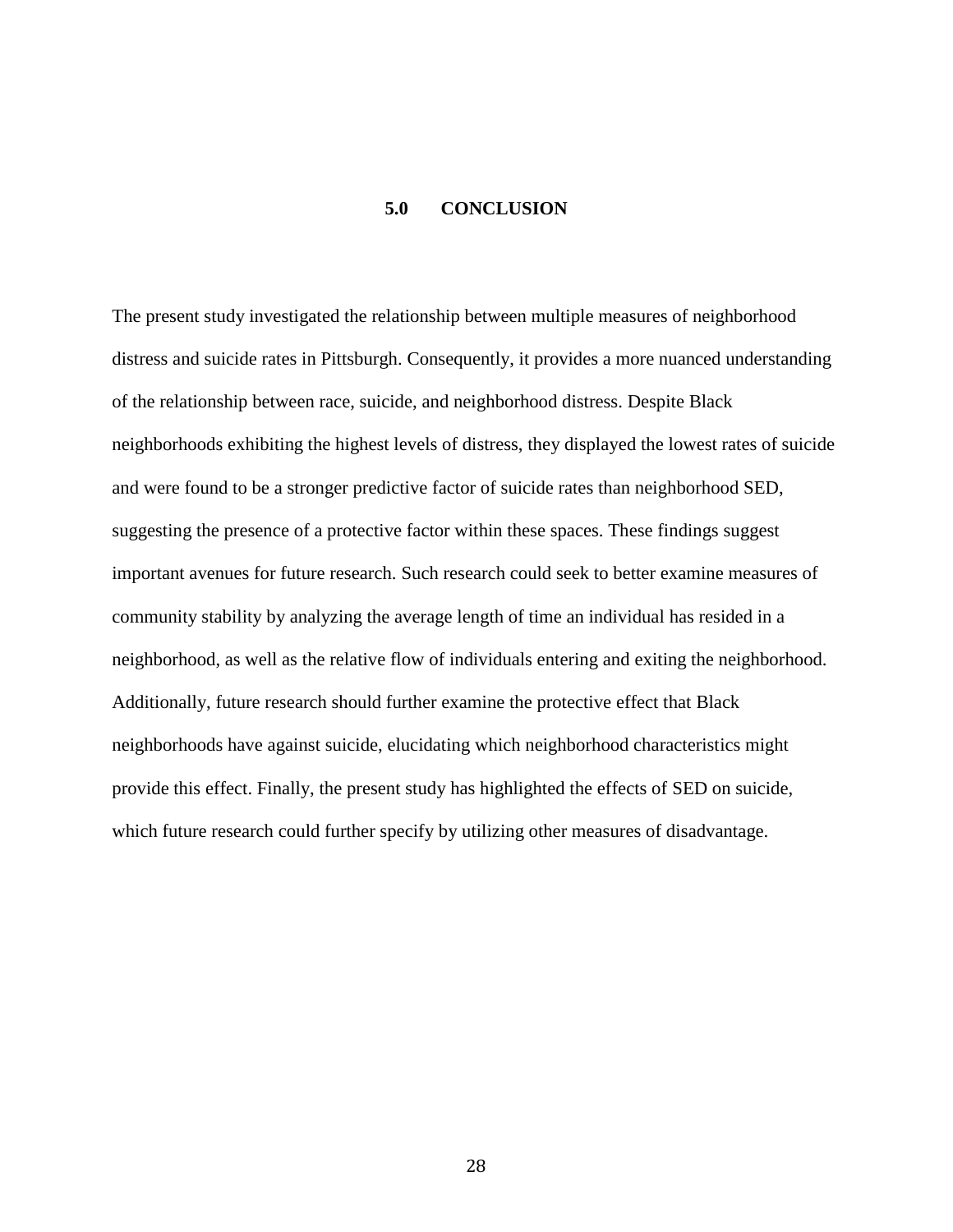# **BIBLIOGRAPHY**

- <span id="page-37-0"></span>Abrutyn, S. & Mueller, A. (2014). The socioemotional foundations of suicide: A microsociological view of Durkheim's suicide. *American Sociological Association*, *32*(*4*), 327-351.
- Billingsley, A. (1992). *Climbing Jacob's ladder: The enduring legacy of African American families*. New York: Simon & Schuster.
- Bollen, K. & Jackman, R. (1990). Regression diagnostics: An expository treatment of outliers and influential cases. In Fox, J. and Long, S. (Eds.), *Modern Methods of Data Analysis* (pp. 257-291). Newbury Park: Sage.
- Centers for Disease Control and Prevention, National Center for Injury Prevention and Control. Web-Based Injury Statistics Query and Reporting System (WISQARS). (2010). Retrieved from <http://www.cdc.gov/injury/wisqars/index.html>.
- Chatterjee, S. & Hadi, A. (1986). Influential observations, high leverage points, and outliers in linear regression. *Statistical Science*, *1*(*3*), 379-393.
- City of Pittsburgh: Geographic Information Systems (GIS). (2010). Retrieved from <http://pittsburghpa.gov/dcp/gis/gis-data-new>.
- Coleman, J. (1990). *Foundations of social theory*. Cambridge, MA: Harvard University Press.
- Condorelli, R. (2013). A Bayesian analysis of suicide data: Testing the Durkheim's suicide theory: A suicide study in Italy. *Quality and Quantity*, *47*(*2*), 1143-1161.
- Cornaglia, F., Feldman, N., & Leigh, A. (2014). Crime and mental well-being. *The Journal of Human Resources*, *49*(*1*), 110-140.
- Denney, J., Rogers, R., Krueger, P., & Wadsworth, T. (2009). Adult suicide mortality in the United States: Marital status, family size, socioeconomic status, and differences by sex. *Social Science Quarterly*, *90*(*5*), 1167-1185.
- Duck, W. (2015). *No way out: Precarious living in the shadow of poverty and drug dealing*. University of Chicago Press.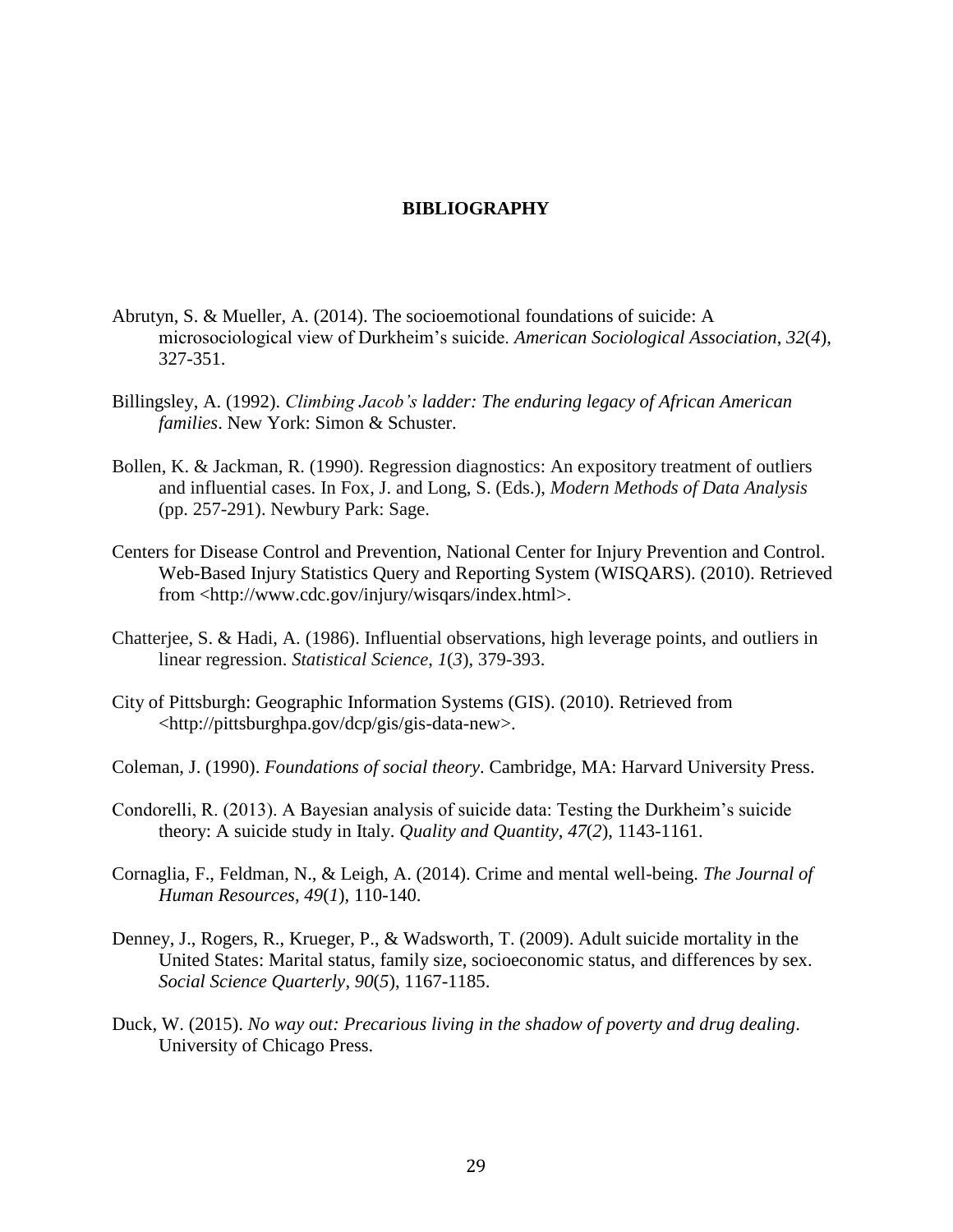- Duck, W. & Rawls, A. (2010). Interaction orders of drug dealing spaces: Local orders of sense making in a poor black American place. *Crime, Law, and Social Change*, *57*(*1*), 33-75.
- Durkheim, E. (1897/1951). *Suicide: A study in sociology*. Free Press.
- Early, K. (1992). *Religion and suicide in the African-American community*. Westport, CT: Greenwood Press.
- Gibbs, J. (1997). African-American suicide: A cultural paradox. *Suicide & Life - Threatening Behavior*, *27*(*1*), 68-79.
- Joe, S., Baser, R., Breeden, G., Neighbors, H., & Jackson, J. (2006). Prevalence of and risk factors for lifetime suicide attempts among blacks in the United States. *JAMA*, *296*(*17*), 2112-2123.
- Johansson, S. & Sundquist, J. (1997). Unemployment is an important risk factor for suicide in contemporary Sweden: An 11-year follow-up study of a cross-sectional sample of 37389 people. *Public Health*, *111*, 41-45.
- Kelleher, M. & Daly, M. (1990). Suicide in Cork and Ireland. *British Journal of Psychiatry*, *157*, 533-538.
- Lewis, G. & Sloggett, A. (1998). Suicide, deprivation, and unemployment: Record linkage study. *BJM*, *317*, 1283-1286.
- Massey, D. & Eggers, M. (1990). The ecology of inequality: Minorities and the concentration of poverty, 1970-1980. *American Journal of Sociology*, *95*, 1153-1189.
- O'Hare, W. & Mather, M. (2003). *The growing number of kids in severely distressed neighborhoods: Evidence from the 2000 Census*. Baltimore, MD: Annie E. Casey Foundation.
- Page, A., Taylor, R., Hall, W., & Carter, G. (2009). Mental disorders and socioeconomic status: Impact on population risk of attempted suicide in Australia. *Suicide and Life-Threatening Behavior*, *39*(*5*), 471-481.
- Pursell, D., Heninger, M., Hanzlick, R., & Garlow, S. (2007). Differential association of socioeconomic status in ethnic and age-defined suicides. *Psychiatry Research*, *167*, 258- 265.
- Qin, P., Agerbo, E., & Mortensen, P. (2003). Suicide risk in relation to socioeconomic, demographic, psychiatric, and familial factors: A national register-based study of all suicides in Denmark, 1981-1997. *The American Journal of Psychiatry*, *160*(*4*), 765-772.
- Sampson, R., Raudenbush, S., & Earls, F. (1997). Neighborhoods and violent crime: A multilevel study of collective efficacy. *Science*, *277*, 918-924.